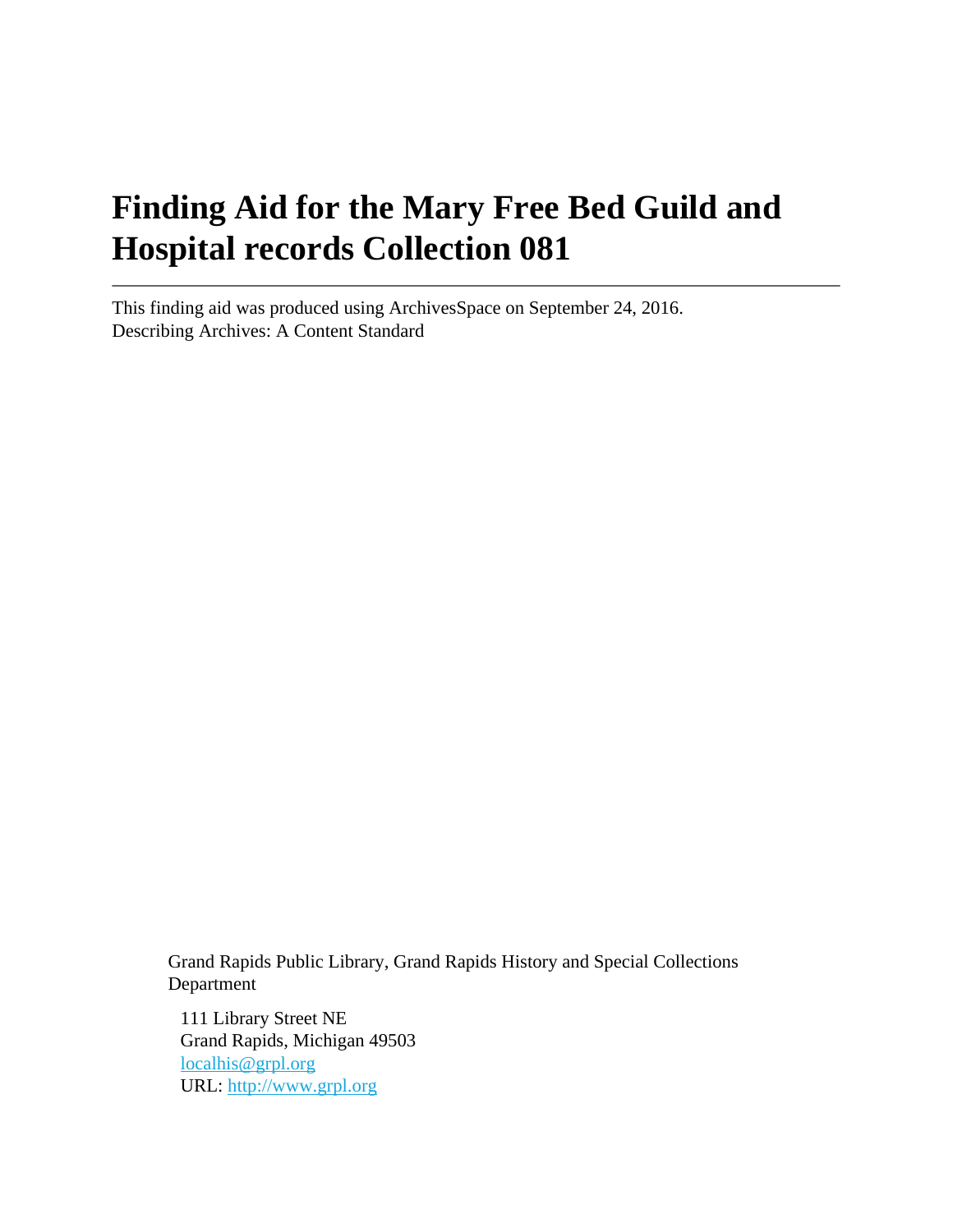## <span id="page-1-0"></span>**Table of Contents**

| 16  |
|-----|
|     |
|     |
|     |
| 17  |
|     |
| -18 |
| -19 |
| 20  |
|     |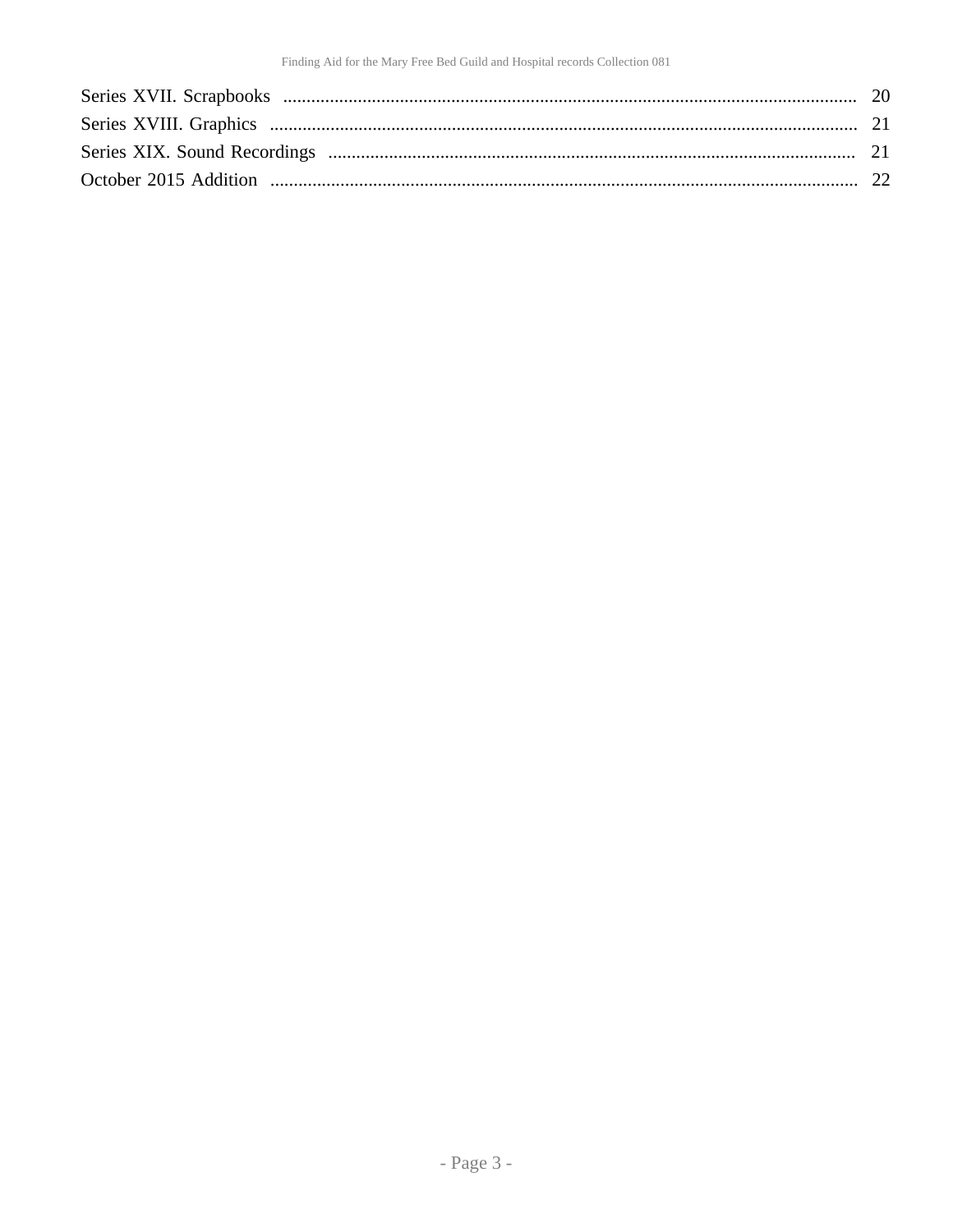## <span id="page-3-0"></span>**Summary Information**

| <b>Repository:</b>                  | Grand Rapids Public Library, Grand Rapids History and Special<br><b>Collections Department</b>                                                                                                                                                                                                                                                                                                                                                                                                                                                                                                                                                                                                                                                                                                                                                                                                                                                                                                                             |
|-------------------------------------|----------------------------------------------------------------------------------------------------------------------------------------------------------------------------------------------------------------------------------------------------------------------------------------------------------------------------------------------------------------------------------------------------------------------------------------------------------------------------------------------------------------------------------------------------------------------------------------------------------------------------------------------------------------------------------------------------------------------------------------------------------------------------------------------------------------------------------------------------------------------------------------------------------------------------------------------------------------------------------------------------------------------------|
| <b>Creator:</b>                     | Mary Free Bed Rehabilitation Hospital                                                                                                                                                                                                                                                                                                                                                                                                                                                                                                                                                                                                                                                                                                                                                                                                                                                                                                                                                                                      |
| <b>Creator:</b>                     | Mary Free Bed Guild                                                                                                                                                                                                                                                                                                                                                                                                                                                                                                                                                                                                                                                                                                                                                                                                                                                                                                                                                                                                        |
| <b>Title:</b>                       | Mary Free Bed Guild and Hospital records                                                                                                                                                                                                                                                                                                                                                                                                                                                                                                                                                                                                                                                                                                                                                                                                                                                                                                                                                                                   |
| ID:                                 | Collection 081                                                                                                                                                                                                                                                                                                                                                                                                                                                                                                                                                                                                                                                                                                                                                                                                                                                                                                                                                                                                             |
| Date [inclusive]:                   | 1903-1987                                                                                                                                                                                                                                                                                                                                                                                                                                                                                                                                                                                                                                                                                                                                                                                                                                                                                                                                                                                                                  |
| <b>Physical Description:</b>        | 12.6 Linear Feet 25 boxes plus flat files                                                                                                                                                                                                                                                                                                                                                                                                                                                                                                                                                                                                                                                                                                                                                                                                                                                                                                                                                                                  |
| Language of the<br><b>Material:</b> | English                                                                                                                                                                                                                                                                                                                                                                                                                                                                                                                                                                                                                                                                                                                                                                                                                                                                                                                                                                                                                    |
| Abstract:                           | The Mary Free Bed Guild operates Mary Free Bed Rehabilitation<br>Hospital in Grand Rapids, Michigan. The guild started in 1891 as<br>a group of women that worked to provide free hospital care for the<br>needy. The effort was formalized as the Mary Free Bed Guild in<br>1911. Changes throughout the years have led to the rehabilitation<br>hospital of today. This collection consists of business records and<br>memorabilia, primarily from 1903-1987. The business records<br>include minutes, reports, correspondence, financial reports and other<br>reports. Memorabilia include scrapbooks, photographs, clippings and<br>publications. Of particular interest are the financial records and the<br>records of the Sackner Foundation, showing the depth of investments<br>and funding pursued. The wide range of scrapbooks, from concert<br>recitals to physical therapy, delineate the many contributions by<br>the Guild and Hospital to the Grand Rapids area and the field of<br>therapeutic medicine. |

**^** [Return to Table of Contents](#page-1-0)

## <span id="page-3-1"></span>**Biographical / Historical**

In 1891, members of the Women's Board of the Union Benevolent Association Hospital, later Blodgett Memorial Hospital, were inspired by an endowed hospital bed program in a Detroit hospital to establish a fund for the care of needy women. This fund was called "Mary Free Bed" and people with the name of "Mary" or having a friend or relative named Mary were asked to make a small contribution to the fund.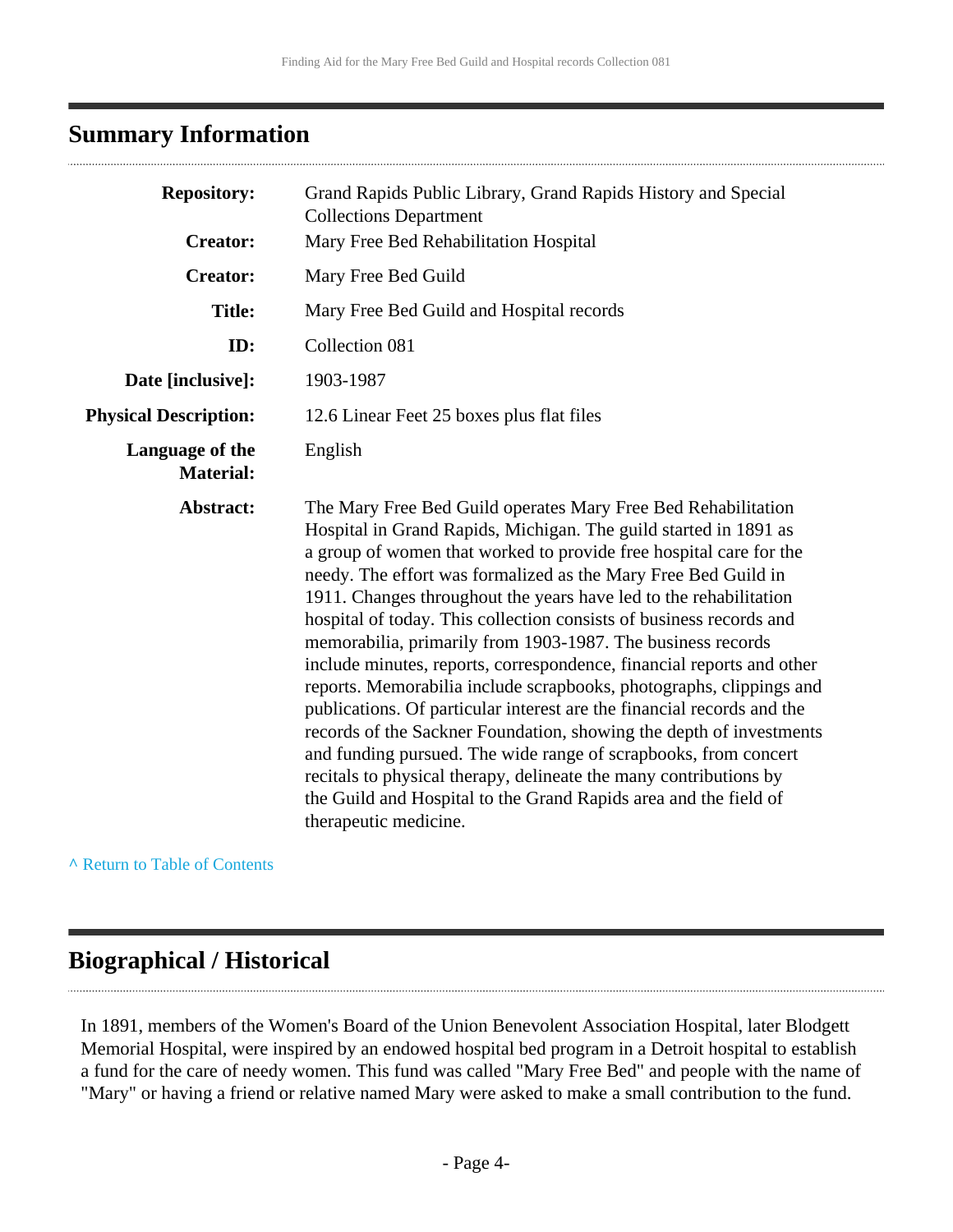The donations were invested and the interest was used to sponsor, whenever necessary, a "free bed" for needy persons at one of the local hospitals.

By 1911 the principal in the fund had increased to over \$2,400. Articles of Association were drawn up and the Mary Free Bed Guild was formed with the purpose increasing the endowment fund to an amount sufficient to support a free bed throughout the year. Until 1925 annual concert series were held to raise needed funds.

In 1913 the Guild incorporated as a benevolent association under the name of the Mary Free Bed Guild of Grand Rapids, Inc. In 1918 the Guild gave a \$10,000 endowment to Blodgett Memorial Hospital. With this gift, the Guild became an independent organization, not connected with any specific hospital.

After this independence, the Guild changed its focus somewhat and began working with local physicians and school nurses to assist in the care of crippled children. The first clinic for crippled children sponsored by the Guild was held at Blodgett Hospital on May 8, 1920. Seven children attended this first clinic, but by year's end the Guild had overseen the treatment of 105 patients.

Demand for this service grew so rapidly that in 1921 the Guild brought the first formally trained physical therapist to Grand Rapids. The same year the Guild convinced the Grand Rapids Board of Education of the need for a special school to meet the educational needs of physically handicapped children, many of whom could not attend a conventional school. As a result, the Board decided to devote the eastern wing of their new Stocking Street School to meet the needs of these children. The school, completely accessible, opened in September 1923 with an attendance of sixty-six in kindergarten to eighth grade.

By 1927 the cost of running the orthopedic clinic had become very great. The Guild, feeling that the clinic was well established and recognized as necessary to the community, turned the clinic over to Blodgett Memorial Hospital to become part of that hospital's outpatient department. This left the Guild free to establish a new service. This service took the form of a small convalescent home and school, opened in February 1930. It was essentially a twelve-bed hospital located at 1411 East Fulton Street. Four years of continued growth made this location too small to meet demands and at the invitation of the D. A. Blodgett Home for Children administration, the Guild's Children's Convalescent Unit was moved to 920 Cherry Street, S.E. to share the facilities of the Blodgett Home for Children. Gradually the Guild assumed management and operation of the entire building.

The Guild's designation as the Orthopedic Center for Western Michigan by the Michigan Crippled Children Commission; the presence of the Juvenile Amputee Training Center; the Grand Rapids Board of Education's enlargement of the school program for the Blodgett Home, with classroom and bedside teaching from kindergarten through 12th grade; and the polio epidemics combined to create a great demand for additional space. Ultimately the Blodgett Home for Children vacated the 920 Cherry location to provide more room for the growing Mary Free Bed Hospital operation. The Guild's Convalescent Home remained at 920 Cherry and was then fully and completely equipped to care for children with all types of crippling conditions, convalescent plastic surgery, rheumatic fever and infant feeding problems.

The Guild opened its own Brace Shop in the Blodgett Medical Building in 1937. In the shop braces were custom made according to specifications from the doctors. In 1943 operation of the brace shop was turned over to the Junior Mary Free Bed Guild, which had been founded in 1935.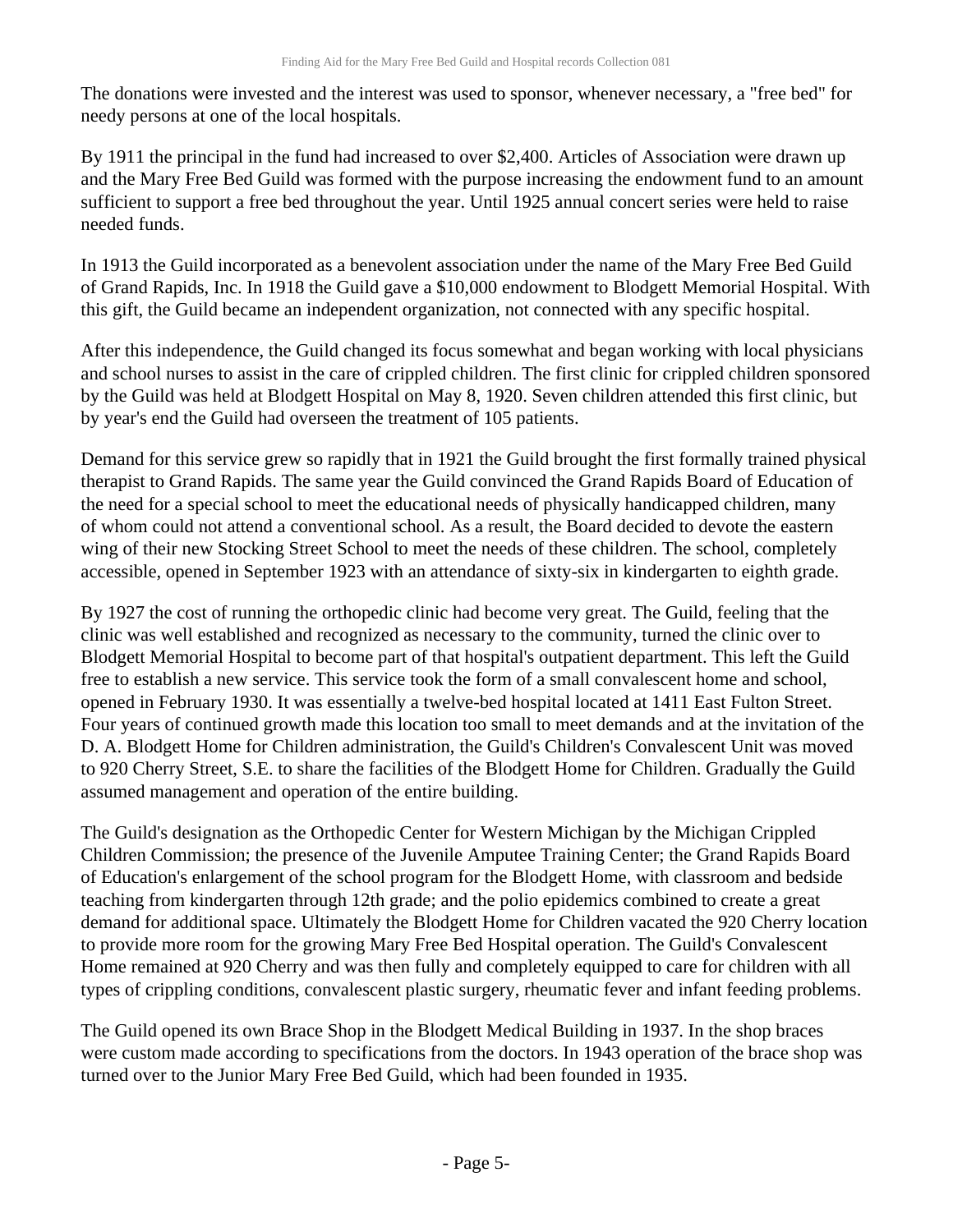In 1945, a program was begun at the Convalescent Home to aid parents in caring for their cerebral palsied children in their own homes whenever possible. A nursery school for these children was established with full-time teachers and physical and occupational therapists. The Home was approved as an evaluation center for cerebral palsied children in 1946. The Home had a complete staff of orthopedic surgeons, neurologists, pediatricians, physical therapists and occupational therapists in charge of this work. In November of that year, the Home was also designated the Amputee Center for the entire state of Michigan.

In 1966, the Home was renamed Mary Free Bed Hospital and Rehabilitation Complex and 12 men joined 12 Guild members to constitute a new Board of Trustees of this complex. Prior to this time, the Board of Directors of the Guild had overseen both the Home's and the Guild's other activities.

The Board of Trustees commissioned a study concerning the future expansion and development of the program at the Rehabilitation Center in 1968. This resultant report from the Medical Advisory Committee became the basis for much of the future and current activity conducted at the hospital.

In September of 1976 the old hospital building at 920 Cherry Street was closed and the new, fully licensed and accredited facility at 235 Wealthy Street, S.E. was opened. This location of Mary Free Bed Hospital, adjacent to an acute care St. Mary's Health Services Hospital, makes it possible for both institutions to participate in a number of shared programs. For example, St. Mary's provides dietary services for Mary Free Bed while Mary Free Bed shares its physical medicine services with St. Mary's.

With the continued growth of the hospital's programs and efforts the role of the Guild continues to be primarily administrative.

Other selected highlights in the history of the Guild, its Home and later Hospital: Rheumatic Fever Ward, 1948; designated Juvenile Paraplegic Training Center, 1949; Orthodontic Clinic approved, 1951; hospital name changed to Mary Free Bed Guild Children's Hospital and Orthopedic Center, 1953; Music Therapy program, 1955; Speech Therapy program, 1956; Tracheotomy Unit, 1957; Outpatient Rehabilitation Center opened, 1960; Adult Rehabilitation Area opened, 1961; Association for Blind & Sight Conservation, Hearing & Speech Center and Rehabilitation League agree to relocate at MFBG site, 1962; first-time accreditation by Joint Commission on Accreditation of Hospitals, 1964; Pediatric Asthma Unit and rehabilitation program for stroke patients, 1968; X-ray Unit, licensed as 82 bed hospital, Multi-disciplinary Clinic for Spinal Cord Disabilities, 1969; Stroke follow-up program begun, Vocational Counselor added to Allied Professional Staff, Driver Training Program, Psychiatric consultation services initiated, 1971; 1st full-time Psychiatrist, Board of Trustees vote to build a new facility -- attached to but autonomous of St. Mary's Hospital, initiation of "Grand Rapids Plan" for Rehabilitation Services in which Mary Free Bed will staff, equip and administer other hospital's Physical Therapy departments and make other rehabilitation services available, 1972; Ground breaking and actual construction begun for new building, institution name changed to Mary Free Bed Hospital and Rehabilitation Center, 1974.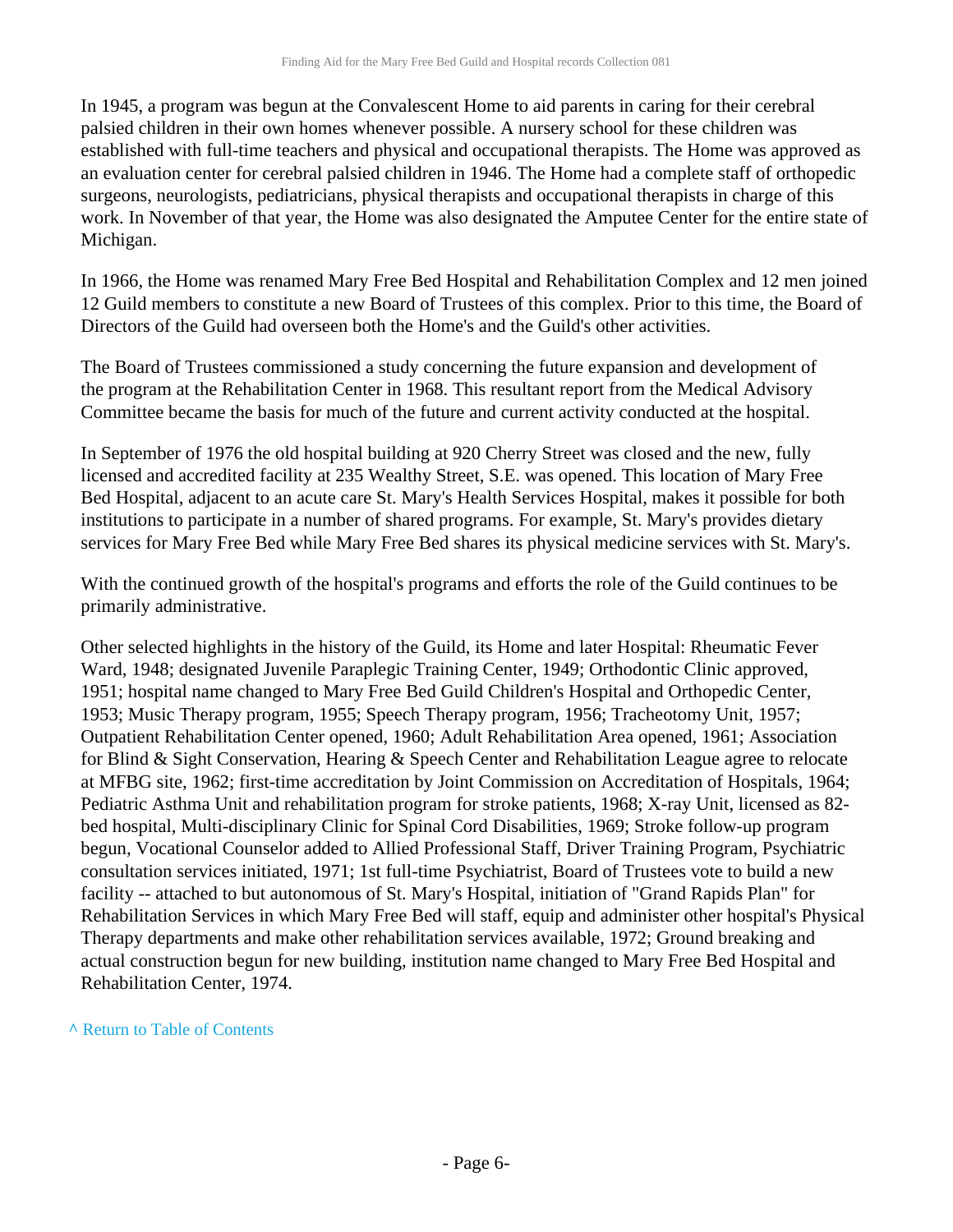## <span id="page-6-0"></span>**Scope and Contents**

Through the Guild's minutes, reports, financial papers, scrapbooks, photographs, publications and correspondence, the records document the impact of the institution on the medical community, and show the degree of its involvement in the city of Grand Rapids. The bulk of the collection dates from 1935 to 1979, with the emphasis of earlier documents on the Guild's founding, history and practice, later papers being devoted mostly to publications, finances, photographs and clippings. There are also programs and notes from the Guild's concert courses, 1911-1922. The collection consists of the following series: Organizational Documents, History, Minutes, Reports, Financial, The Sackner Foundation, Activities, Correspondence, Programs, Yearbooks, Publications, Theses/Speeches, Subject Files, Miscellaneous, Clippings, Photographs, Scrapbooks, and oversized Graphics (formerly called Realia).

Note: Privacy issues may limit the type of use of some of the photographs in this collection.

**^** [Return to Table of Contents](#page-1-0)

## <span id="page-6-1"></span>**Administrative Information**

## **Publication Statement**

Grand Rapids Public Library, Grand Rapids History and Special Collections Department

111 Library Street NE Grand Rapids, Michigan 49503 [localhis@grpl.org](mailto:localhis@grpl.org) URL:<http://www.grpl.org>

## **Immediate Source of Acquisition**

Mary Free Bed Guild, accession numbers 1986.163, 1988.005.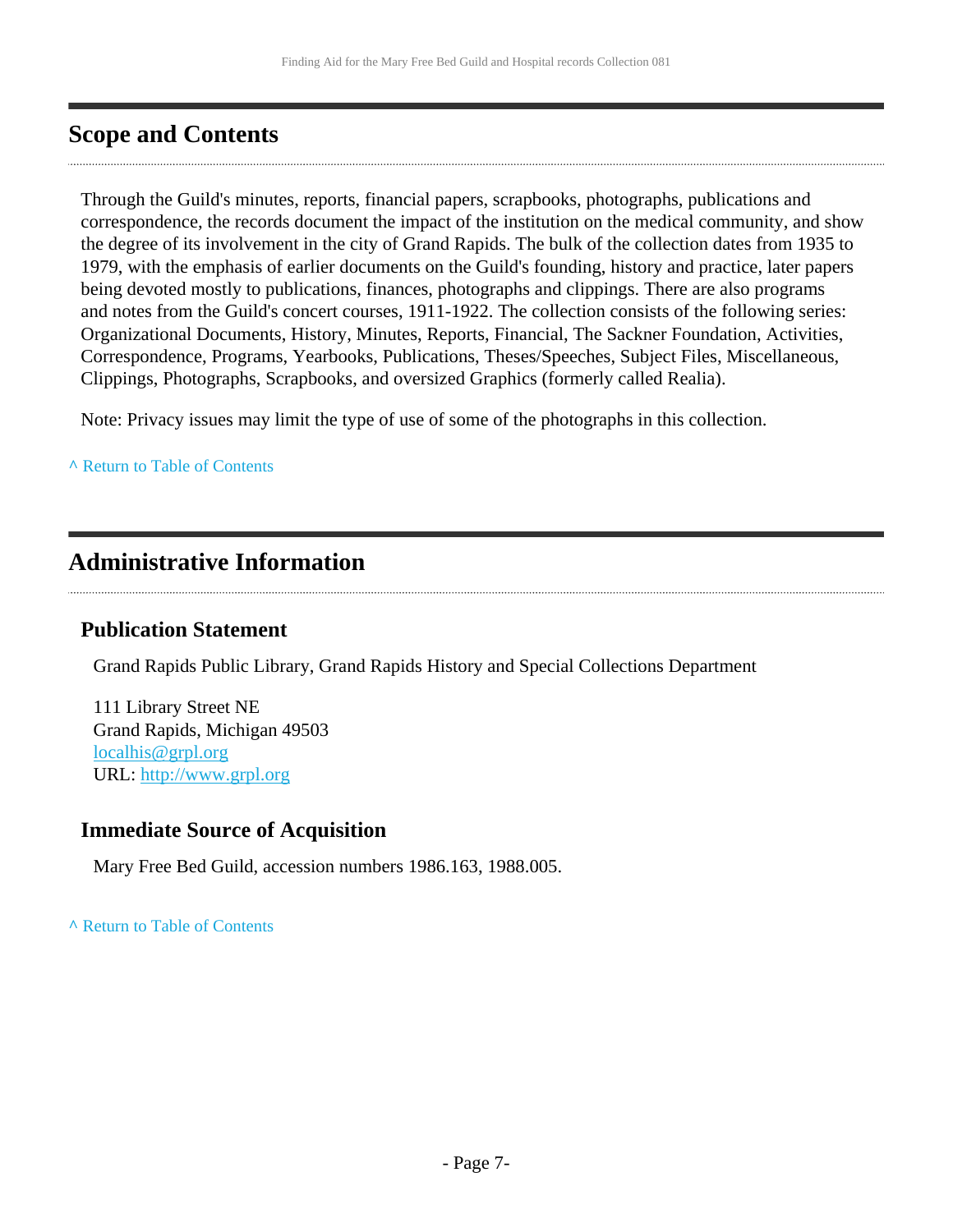## <span id="page-7-0"></span>**Related Materials**

## **Related Materials**

Coll. 274, GRPL Annual Reports Coll., contains a few reports from 2002-2004.

### **^** [Return to Table of Contents](#page-1-0)

## <span id="page-7-1"></span>**Controlled Access Headings**

- Grand Rapids (Mich.) -- History
- Children -- Hospitals -- Michigan -- Grand Rapids
- Rehabilitation centers -- Michigan -- Grand Rapids
- business records
- Mary Free Bed Rehabilitation Hospital
- Mary Free Bed Guild

## <span id="page-7-2"></span>**Citations for articles related to handicapped and Mary Free Bed**

See the Local History Periodicals for these items.

Grand Rapids Herald, 3-14-48, Society Section p1: "Annual Easter Seal Sale".

Peninsular Club Magazine, v.17, no.9, S 1949 pp 8-9: "Mary Free Bed Home: an idea that grew ...".

Grand Rapids Herald, 9-11-49, Feature Section: "War on Polio".

Grand Rapids Press, 11-12-49, p26: "Little League card party, tea to be at Blythefield CC".

Grand Rapids Press, 1-7-50, p15: "Small dinners scheduled prior to charity hockey game: M.F.B. Home to benefit".

Grand Rapids Herald, 3-12-50, Feature Section p1: Junked! Salvaged! Because child amputees are taught to use artificial limbs properly".

Grand Rapids Press, 5-31-52, p16: "School comes to children".

Grand Rapids Herald, 6-1-52, Feature Section: "For 60 years: a home for homeless Grand Rapids children" (D.A. Blodgett Home for Children).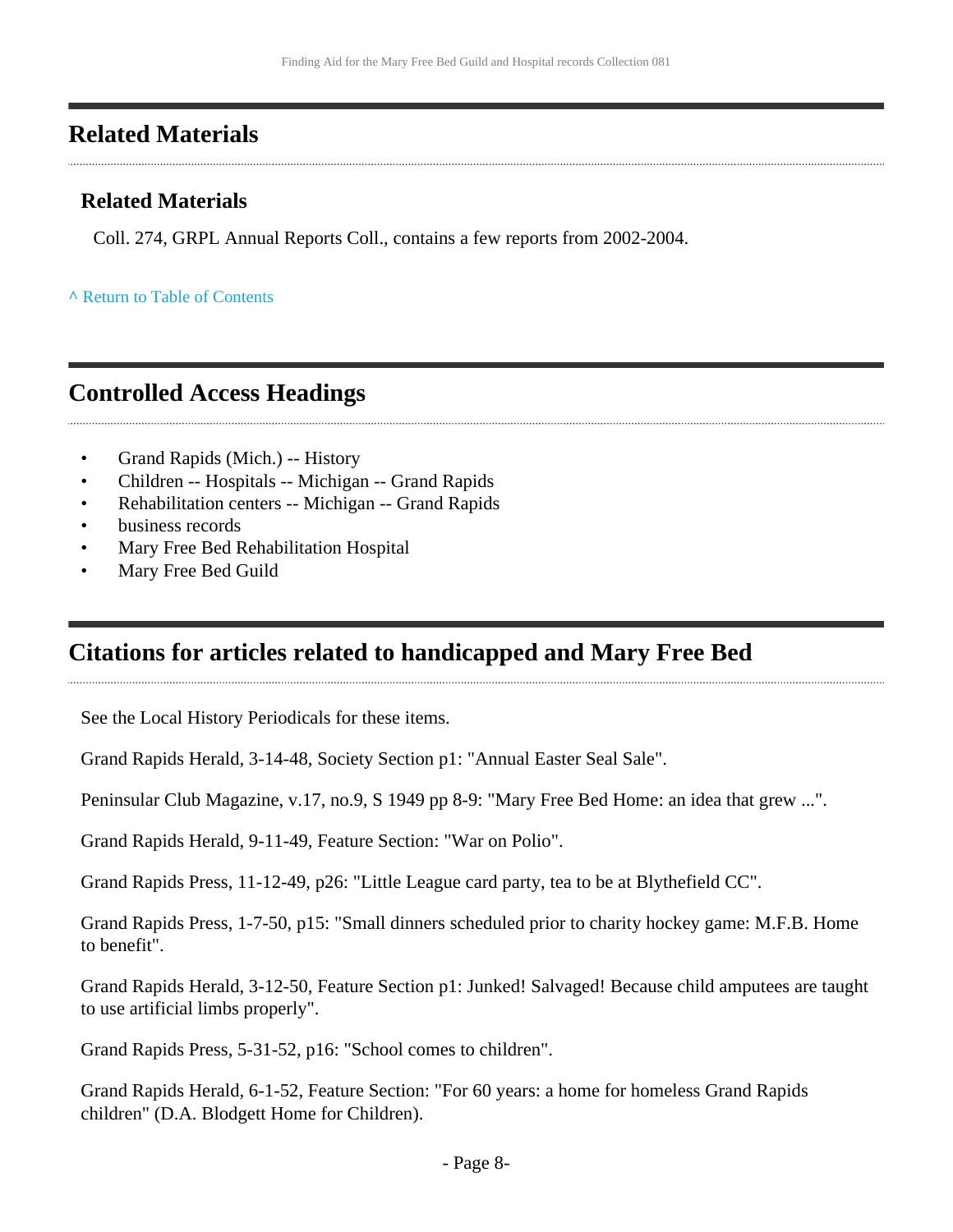Grand Rapids Herald, 1-22-56, Women's Section p1: "Junior MFBG plans dance in Pantlind".

Peninsular Club Magazine, Dec. 1956, pp 169-173: "Now a national amputee center, Mary Free Bed changes name".

Saturday Evening Post, 1-12-57, pp 22-3, 78-9: Butch has new pair of arms".

Peninsular Club Magazine, May 1957, pp 19-23: Michigan Heart Association: "Well equipped to discourage membership in 'Coronary Club'".

Grand Rapids Press, 11-30-57, p21: "Committee members make final plans for Junior Mary Free bed dance".

Saturday Evening Post, 10-20-62, pp 19-27: "The untold story of the Thalidomide Babies".

Grand Rapids Press, 8-16-64: GR blind youths have fun on big lake cruise: they raised the money themselves".

Greater Grand Rapids Magazine, July 1968 pp 7-10: "He who helps a child ..." Mary Free Bed.

Grand Rapids Press, 5-17-69, 8A: "Central Rehabilitation Complex long sought -- but goal is elusive".

Grand Rapids Press, 1-25-70, 17C: Medicine: genetic prevention, fetal surgery, increased organ transplants are forecast".

Grand Rapids Press, 3-29-70, 1F: "Hospital Guild looks to stars for benefit".

Grand Rapids Press, 3-18-73, 1C: Nurses hit comeback trail with 6-week refresher course".

Grand Rapids Press, 4-8-74: "Open-Heart surgery now common, but it still merits uncommon care".

Grand Rapids Press, 5-18-75, Wonderland Mag. pp 1-8,21: Mary Free Bed: The fight for everyday living".

**^** [Return to Table of Contents](#page-1-0)

## <span id="page-8-0"></span>**Collection Inventory**

## <span id="page-8-1"></span>**Series I. Organizational Documents, 1903-1985, n.d.**

### **Scope and Contents**

Consists of documents, 1903-1985, of the Guild's organization, articles, bylaws, policies and miscellaneous files, as well as those of ancillary groups, e.g., Junior Mary Free Bed Guild. (The papers in this, as in all series, are random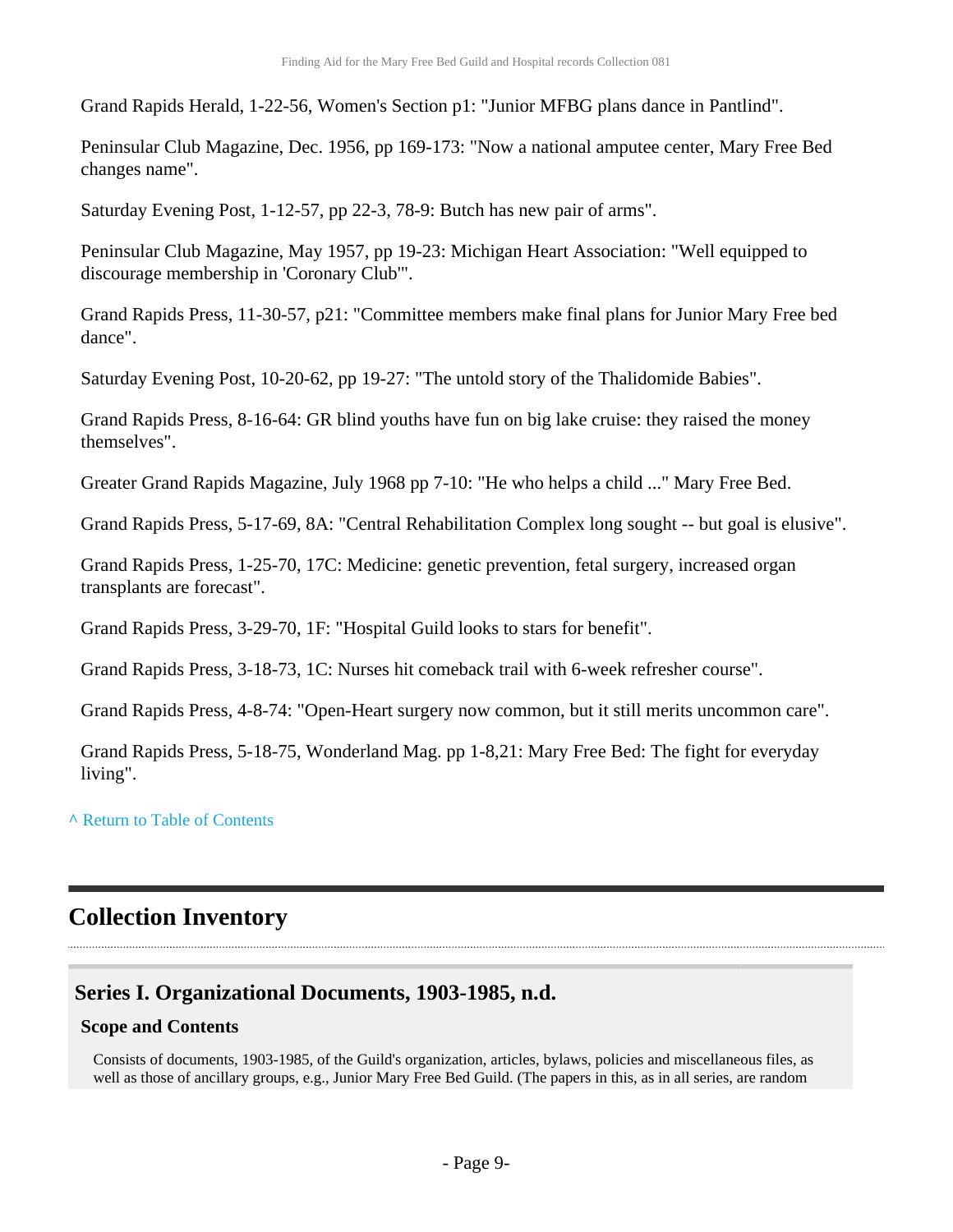and incomplete, both organizationally and chronologically.) The series explains the functions of the Guild and Hospital. Arranged chronologically within folder.

| <b>Title/Description</b>                                                                 | <b>Instances</b> |              |
|------------------------------------------------------------------------------------------|------------------|--------------|
| Guild Articles of Association, 1903, 1913, 1919, 1922, 1965, n.d.                        | Box 1            | folder 1     |
| Guild Bylaws, 1954-1980, n.d.                                                            | Box 1            | folder 2     |
| Guild miscellaneous, 1939, 1958-1959, 1961, 1970-1975,<br>1984-1985, n.d.                | Box 1            | folder 3     |
| Junior Mary Free Bed Guild, 1945, 1953-1958, 1967, n.d.                                  | Box 1            | folder 4     |
| Little League, 1966, 1970-1976, n.d.                                                     | Box 1            | folder 5     |
| Director's Agenda, 1956                                                                  | Box 1            | folder 6-7   |
| Member, Team, Director lists, 1953-1972, n.d.                                            | Box 1            | folder 8     |
| Membership and miscellaneous, n.d.                                                       | Box 1            | folder 9     |
| Guild Address file, n.d.                                                                 | Box 2            | folder 10-11 |
| Administrative and Departmental Policies, 1954-60, n.d.                                  | Box 2            | folder 12    |
| Hospital and Rehabilitation Complex, 1957, 1967, 1969-71,<br>1974-5, 1980, n.d.          | Box 2            | folder 13    |
| Children's Hospital and Orthopedic Center, 1953-1956, 1958,<br>1959, 1965, n.d.          | Box 2            | folder 14    |
| Convalescent Home and Orthopedic Center, 1948-1955                                       | Box 2            | folder 15    |
| Notebook - miscellaneous, n.d.                                                           | Box 2            | folder 16    |
| Notebook - State reports, 1936-1938                                                      | Box 2            | folder 17    |
| Notebook - "Outline of Course," n.d.                                                     | Box 2            | folder 18    |
| Notebook - Physical therapy, n.d.                                                        | Box 2            | folder 19    |
| Notebook - Braces and appliances, n.d.                                                   | Box 2            | folder 20    |
| Notebook - U of M Hospital, n.d.                                                         | Box 2            | folder 21    |
| Notebook - Occupational therapy, 1936-1938, n.d.                                         | Box 2            | folder 22    |
| Notebook - "reading for fun," n.d.                                                       | Box 2            | folder 23    |
| Notebook - organizations--records, n.d.                                                  | Box 2            | folder 24    |
| Notebook - miscellaneous forms, bulletins and publications,<br>1937-41, 1956, 1957, n.d. | Box 2            | folder 25    |

**^** [Return to Table of Contents](#page-1-0)

## <span id="page-9-0"></span>**Series II. History, 1897-1934**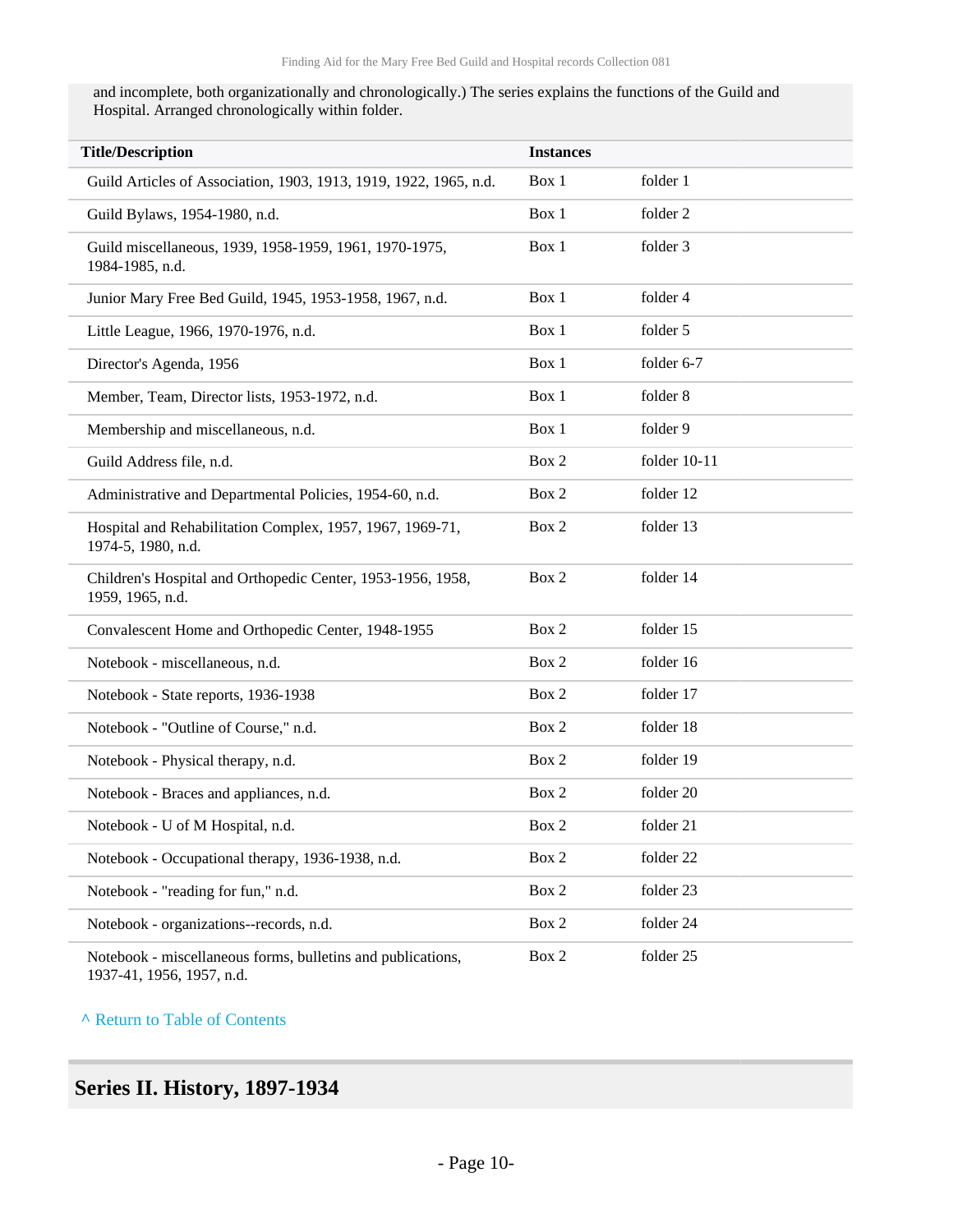#### **Scope and Contents**

Consists of bound histories taken from the annual reports, 1897-1934, of the Union Benevolent Association, from which the Guild and Hospital sprung, and various chronologies of major events in the Guild's history. Arranged chronologically.

A copy of the book "In the Name of All Marys ...", a history of the Guild and Hospital written by Gordon Olson in 1991, using this archival collection, was added to the collection in January 2008.

| <b>Title/Description</b>                                                                                                                                                                   | <b>Instances</b> |           |
|--------------------------------------------------------------------------------------------------------------------------------------------------------------------------------------------|------------------|-----------|
| History of Mary Free Bed Guild of Grand Rapids, Michigan,<br>1897-1934 [from annual reports of Union Benevolent Association<br>(Blodgett Memorial Hospital)]                               | Box 2.5          | volume 1  |
| Early Financial History of MFBG, 1897-1934 (from UBA annual<br>reports) [2 copies]                                                                                                         | Box 2.5          | volume 2  |
| History of Mary Free Bed Guild's Orthopedic Clinic at Blodgett<br>Memorial Hospital, 1918-1934 (from UBA annual reports)                                                                   | Box 2.5          | volume 2  |
| History of Mary Free Bed Guild of Grand Rapids, 1912-1922,<br>from concert scrapbooks kept by Miss Helen Barstow.                                                                          | Box 2.5          | volume 4  |
| <b>History</b>                                                                                                                                                                             | $Box\ 3$         | folder 26 |
| "In the Name of All Marys" : a history of the Mary Free Bed<br>Guild, and the Mary Free Bed Hospital and Rehabilitation Center /<br>by Gordon Olson. G.R. : Mary Free Bed, 1991. P2008.003 | Box 2.5          |           |

**^** [Return to Table of Contents](#page-1-0)

## <span id="page-10-0"></span>**Series III. Minutes, 1931-1982**

#### **Scope and Contents**

Consists of the minutes of the Guild, 1968-1975; the Junior Guild, 1935-1950; Board of Directors, 1931-1939, 1968-1975; Board of Trustees, 1955-1982; the Governing Board, 1948-1950; the Personnel Committee, 1963-1982; and miscellaneous minutes, 1959-1982. The minutes document both the internal working of the organization and its external interests and functions. Arranged alphabetically by group.

| <b>Title/Description</b>                             | <b>Instances</b> |               |  |
|------------------------------------------------------|------------------|---------------|--|
| Guild, 1968-1975                                     | Box 3            | folder 27     |  |
| Junior MFBG, 1935-50                                 | $Box\ 3$         | folder 28-9   |  |
| Board of Directors, 1931-75                          | $Box$ 3          | folder $30-2$ |  |
| Board of Trustees, 1955, 1959, 1964-1967, 1981, 1982 | Box 4            | folder 33     |  |
| Governing Board, 1948-1950                           | Box 4            | folder 34     |  |
| Personnel Committee, 1963-1982                       | Box 4            | folder 35     |  |
| Miscellaneous, 1959-1982, n.d.                       | Box 4            | folder 36     |  |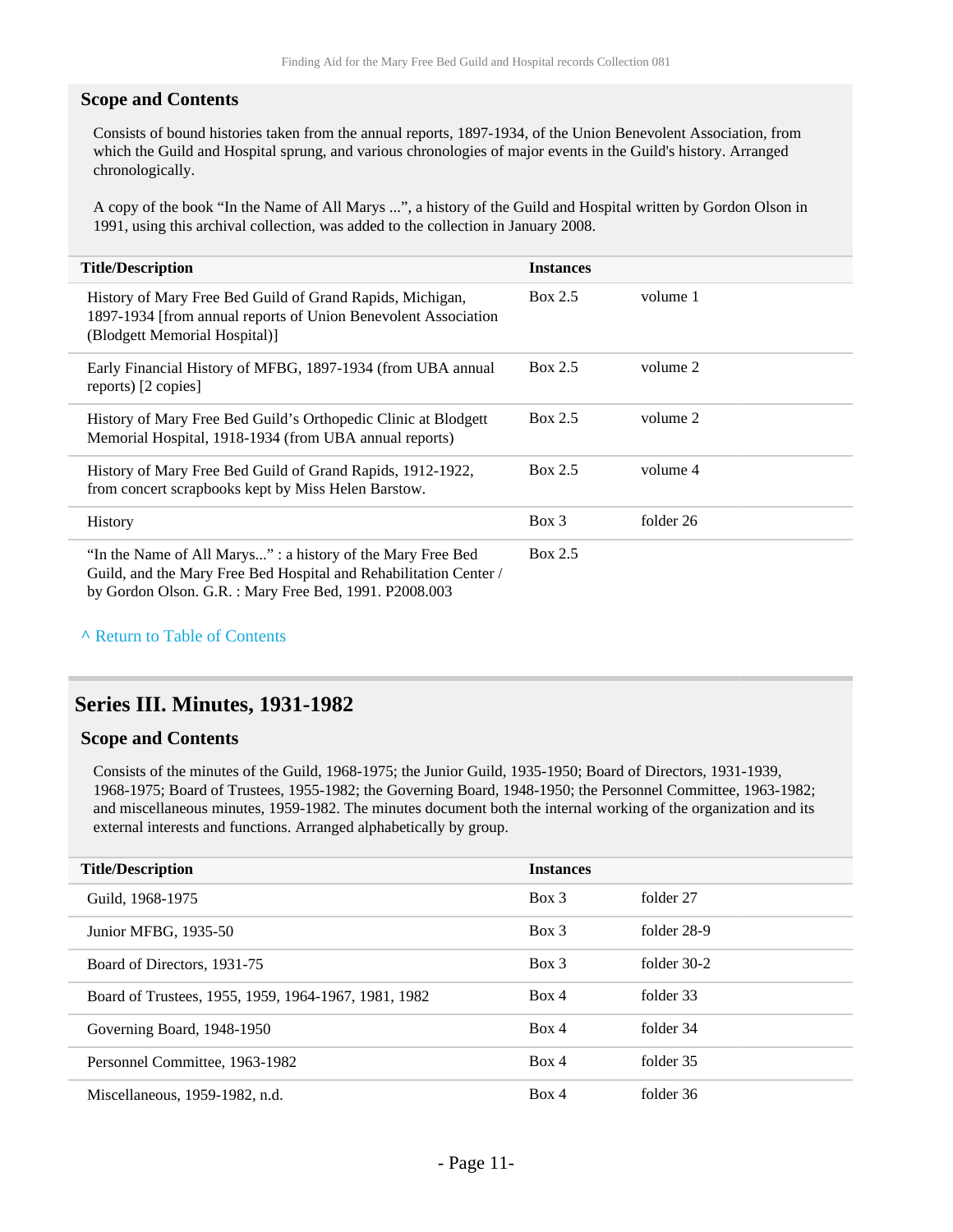## <span id="page-11-0"></span>**Series IV. Reports, 1943-1975**

#### **Scope and Contents**

Consists of reports, internal and external, on the condition and course, physical and financial, of the Guild and Hospital. Annual reports, 1943-1985; other internal reports, 1956-1957,1967; and external reports, 1953-1971. Arranged by provenance and chronologically.

| <b>Title/Description</b><br><b>Instances</b>                                 |  |
|------------------------------------------------------------------------------|--|
| folder 37-8<br>Box 5<br>Annual reports, 1943, 1962, 1963, 1966-75, 1984-1985 |  |
| Box 5<br>folder 39<br>Board of Trustees, 1956                                |  |
| folder 40<br>Box 5<br>Director's, 1957                                       |  |
| Box 5<br>folder 41<br>Dietary Department, 1967                               |  |
| Box 5<br>folder 42<br>Rourke Survey, 1960-1962, n.d.                         |  |
| Box 5<br>folder 43<br>Medical Advisory Committee, 1968                       |  |
| Box 5<br>folder 44<br>Space analysis, 1971                                   |  |
| folder 45<br>Box 5<br>miscellaneous, 1953, 1956, 1967, 1968                  |  |

#### **^** [Return to Table of Contents](#page-1-0)

## <span id="page-11-1"></span>**Series V. Financial, 1946-1984**

#### **Scope and Contents**

Consists of the following sub-series: Accounting, Personnel, Checking, Funding, Investments and Miscellaneous. The series documents the financial history, mostly 1950s-1980s, of the Guild, and demonstrates the manner in which the organization created funds for their continuance and that of the Hospital. Arranged chronologically within folder.

### <span id="page-11-2"></span>**Sub-series A. Accounting**

| <b>Title/Description</b>                         | <b>Instances</b> |                |
|--------------------------------------------------|------------------|----------------|
| Budgets, 1981-1983                               | Box 6            | folder 46      |
| Statements - internal, 1980-1982                 | Box 6            | folder 47      |
| Ledger, 1964-7                                   | Box 6            | folder $48-51$ |
| Ledger, $1969$                                   | Box 7            | folder 52      |
| Statements of Expense, 1960                      | Box 7            | folder 53      |
| Michigan National Bank Account Summaries, 1971-3 | Box 7            | folder 54      |
| Guild Treasurer's Reports, 1967-1971             | Box 7            | folder 55      |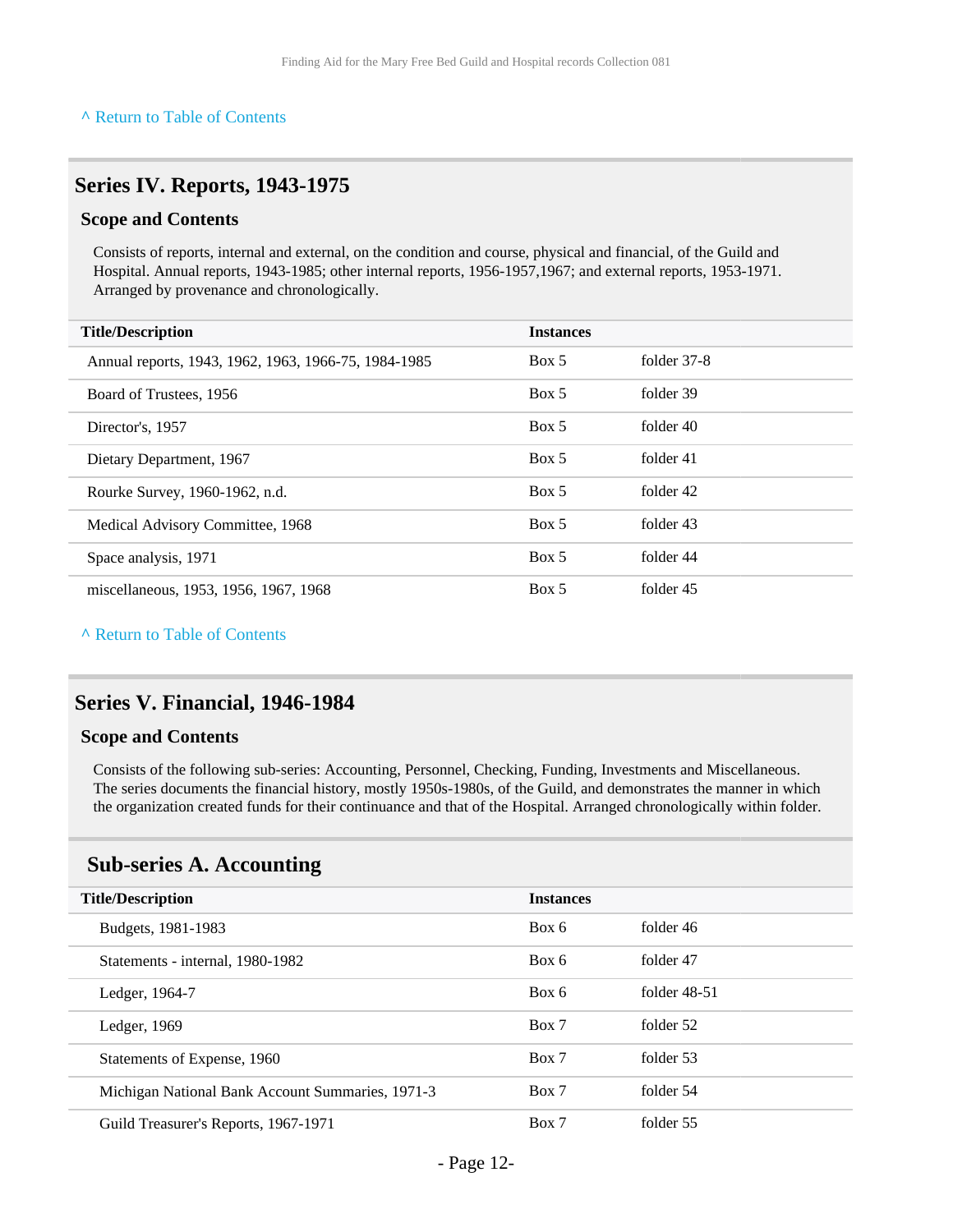<span id="page-12-2"></span><span id="page-12-1"></span><span id="page-12-0"></span>

| Treasurer's Reports/Data, 1972-1979                                                                                                                                                                                      | Box 7            | folder 56   |
|--------------------------------------------------------------------------------------------------------------------------------------------------------------------------------------------------------------------------|------------------|-------------|
| Miscellaneous reports, 1946, 1953, 1960, 1962, 1964, 1966,<br>1970, 1982                                                                                                                                                 | Box 7            | folder 57   |
| Reports - External, 1961, 1970-1975, 1979-1982                                                                                                                                                                           | Box 7            | folder 58   |
| <b>Sub-series B. Personnel</b>                                                                                                                                                                                           |                  |             |
| <b>Title/Description</b>                                                                                                                                                                                                 | <b>Instances</b> |             |
| Salary reviews, 1956-1957, 1963                                                                                                                                                                                          | Box 7            | folder 59   |
| Notebook, 1956-1968                                                                                                                                                                                                      | Box 7            | folder 60   |
| Notebook (cont.), 1956-1958                                                                                                                                                                                              | Box 7            | folder 61   |
| <b>Sub-series C. Checking</b>                                                                                                                                                                                            |                  |             |
| <b>Title/Description</b>                                                                                                                                                                                                 | <b>Instances</b> |             |
| Statements, 1962-7                                                                                                                                                                                                       | Box 8            | folder 62-7 |
| Stubs book, 1960-1966                                                                                                                                                                                                    | Box 8            | folder 68   |
| The Peddlers, 1974, n.d.                                                                                                                                                                                                 | Box 8            | folder 69   |
| <b>Sub-series D. Funding</b>                                                                                                                                                                                             |                  |             |
| <b>Title/Description</b>                                                                                                                                                                                                 | <b>Instances</b> |             |
| Gifts - Gilkey - land contract, 1975                                                                                                                                                                                     | Box 8            | folder 70   |
| Gifts - Schreur, 1982-1984                                                                                                                                                                                               | Box 8            | folder 71   |
| Gifts, 1983-1984                                                                                                                                                                                                         | Box 8            | folder 72   |
| Funds, 1960-1967                                                                                                                                                                                                         | Box 8            | folder 73   |
| Gifts - Ledger, 1948-1955                                                                                                                                                                                                | Box 2.5          | volume 5    |
| Processing Information:<br><b>Processing Information</b>                                                                                                                                                                 |                  |             |
| [Two different items found labeled v. 5, 8/9/2000. These<br>are now called: v.5A, 1948-1955; v.5B, 1948-1962. v.5B<br>contents was removed from the unlabeled 3-ring spiral<br>binder and placed in an acid free folder. |                  |             |
| State, 1975                                                                                                                                                                                                              | Box 9            | folder 74-5 |
| Trusts - Gast, 1967-1969                                                                                                                                                                                                 | Box 9            | folder 76   |
| Trusts - Haefner, 1967                                                                                                                                                                                                   | Box 9            | folder 77   |
| Trusts - King, 1961-1963, 1967                                                                                                                                                                                           | Box 9            | folder 78   |
| Trusts - Kurkjian, 1977                                                                                                                                                                                                  | Box 9            | folder 79   |
| Trusts - Mosely, 1967, 1969                                                                                                                                                                                              | Box 9            | folder 80   |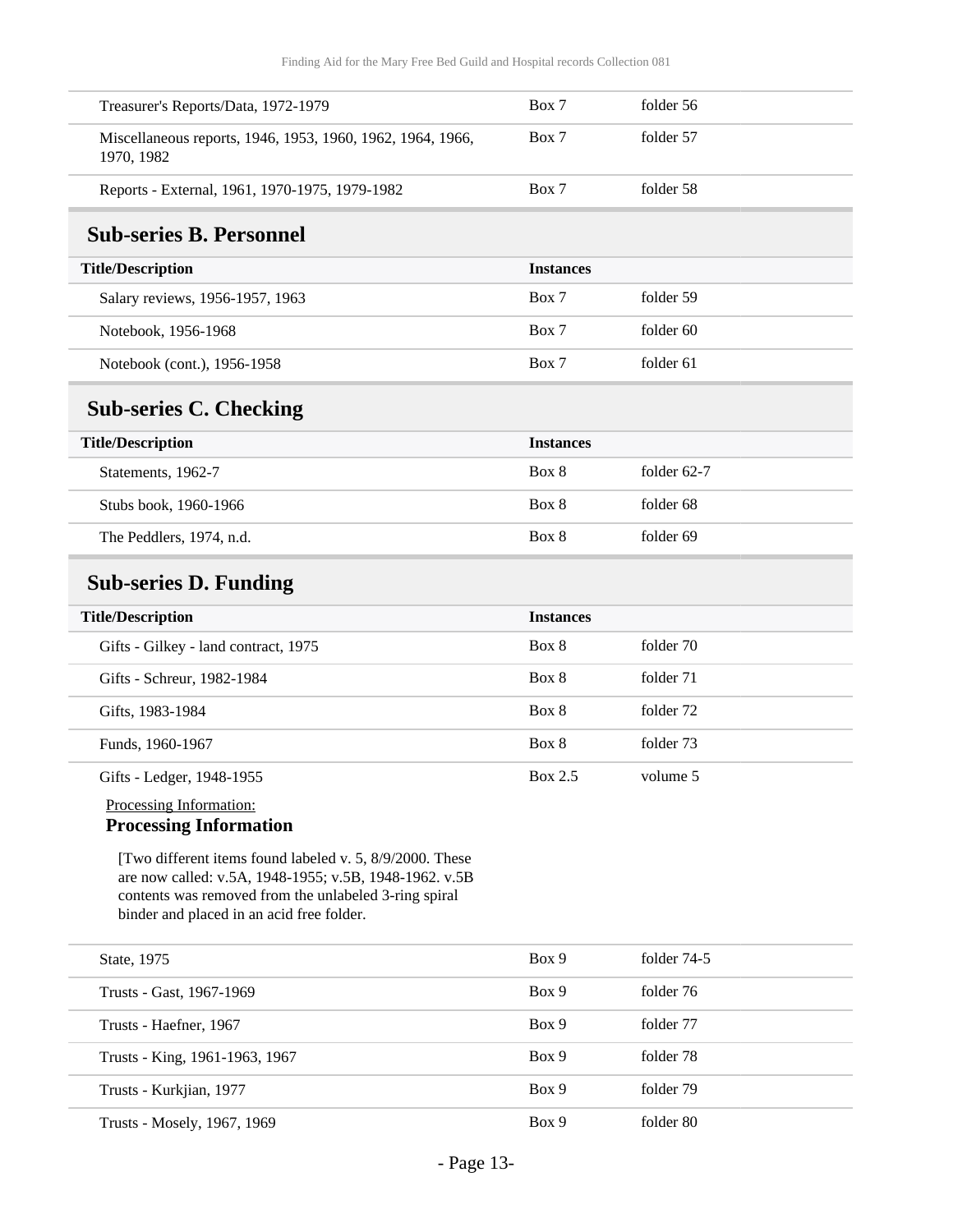<span id="page-13-0"></span>

| Trusts - miscellaneous, 1961-1967 | Box 9            | folder 81 |
|-----------------------------------|------------------|-----------|
| <b>Sub-series E. Investments</b>  |                  |           |
| <b>Title/Description</b>          | <b>Instances</b> |           |
| Old Kent Bank, 1961-1977          | Box 9            | folder 82 |
| Michigan National Bank, 1971-1975 | Box 9            | folder 83 |
| Miscellaneous, 1961-1981          | Box 9            | folder 84 |
|                                   |                  |           |

## <span id="page-13-1"></span>**Sub-series F. Miscellaneous**

| <b>Title/Description</b>                                                                            | Instances |           |
|-----------------------------------------------------------------------------------------------------|-----------|-----------|
| Miscellaneous, 1951, 1952, 1954, 1955, 1957, 1961-1963, 1966,<br>1969, 1971, 1975, 1980, 1982, 1983 | Box 9     | folder 85 |

#### **^** [Return to Table of Contents](#page-1-0)

## <span id="page-13-2"></span>**Series VI. The Sackner Foundation, 1950-1967**

#### **Scope and Contents**

A complement to Series V., it consists of the financial papers, 1953-1967, of chief Guild beneficiary, The Wade & Viola Sackner Foundation, including cash statements, investment summaries, transaction confirmations & balance sheets. Also included are correspondence, minutes, reports, clippings and legal documents. The series illustrates the Guild's investment practices and how SacknerFoundation's moneys were used to fund the Guild and Hospital. Arranged by category and chronologically.

| <b>Title/Description</b>                                | <b>Instances</b> |                   |
|---------------------------------------------------------|------------------|-------------------|
| Cash statements, 1963-1966                              | Box 10           | folder 86-88      |
| Cash statements - unrestricted fund, 1964-1966          | Box 10           | folder $89-91$    |
| Correspondence, 1953-1966                               | Box 10           | folder $92-94$    |
| Minutes, 1954-1963                                      | Box 11           | folder $95-96$    |
| Reports, 1954-1965                                      | Box 11           | folder 97         |
| Board of Trustees, 1961-1966                            | Box 11           | folder 98         |
| Transaction confirmations, 1963-1965                    | Box 11           | folder 99         |
| Transaction confirmations, 1966-1967                    | Box 11           | folder 100        |
| Clippings, 1950-1963                                    | Box 11           | folder 101        |
| Miscellaneous, 1963, 1966, n.d.                         | Box 11           | folder 102        |
| Summaries of Investments, 1963-1966                     | Box $12$         | folder<br>103-104 |
| Summaries of Investments - unrestricted fund, 1964-1966 | Box $12$         | folder 105        |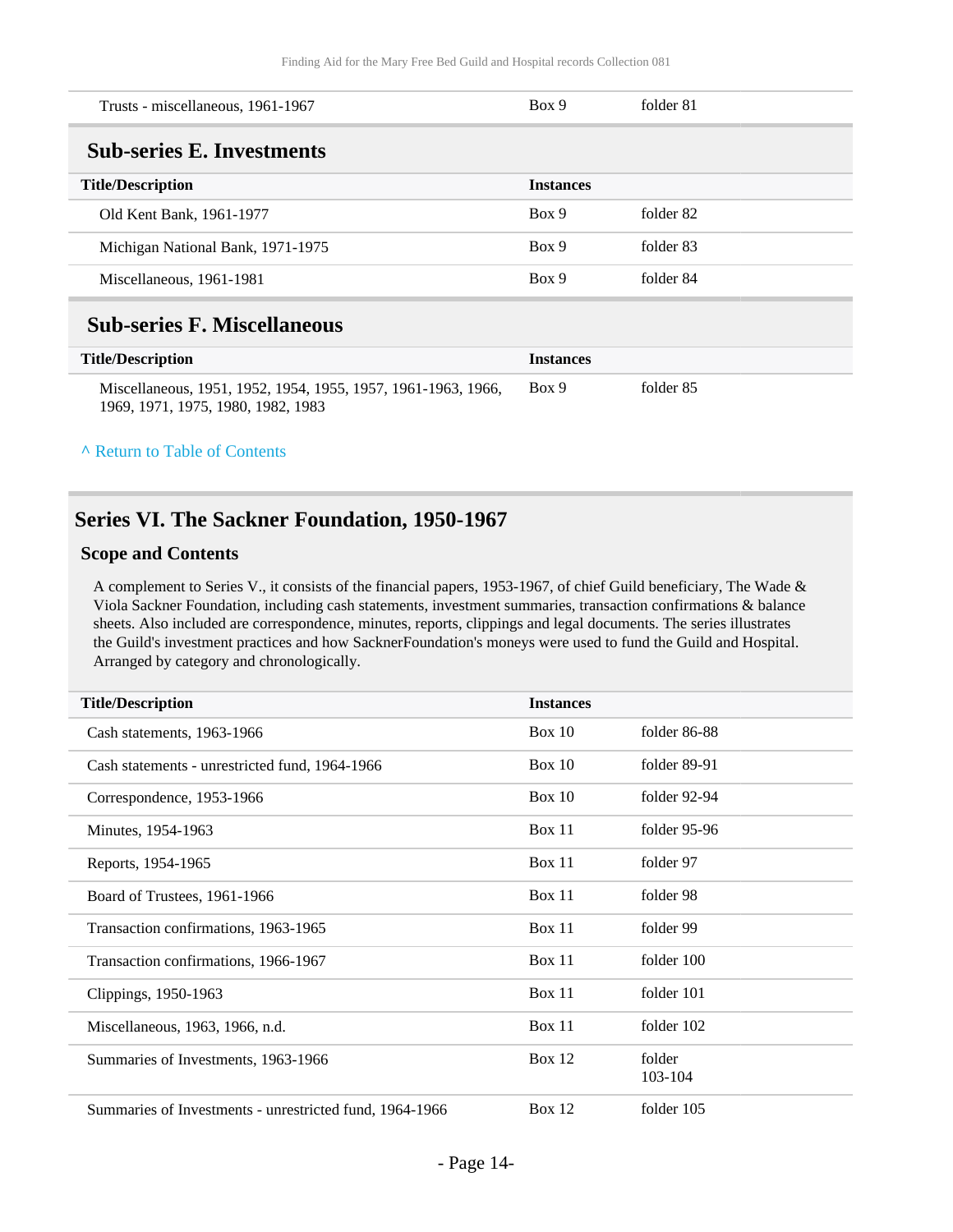| Balance sheets and miscellaneous financial summaries, 1956-1964 | <b>Box 12</b> | folder 106 |
|-----------------------------------------------------------------|---------------|------------|
| Orders to Approve Final Report, 1955-1967                       | Box 12        | folder 107 |
| Legal Documents, 1950-1967                                      | <b>Box 12</b> | folder 108 |

**^** [Return to Table of Contents](#page-1-0)

## <span id="page-14-0"></span>**Series VII. Activities, 1962-1987**

#### **Scope and Contents**

Consists of papers, 1962-1987, documenting the Guild's activities in the community, including fund raisers, open house, building and other committee programs. Arranged by topic.

| <b>Title/Description</b>              | <b>Instances</b> |            |
|---------------------------------------|------------------|------------|
| Building program, 1974                | Box 12           | folder 109 |
| Dances, Teas, etc., 1962-1975         | Box 12           | folder 110 |
| Parking lot, 1979-1981                | Box 12           | folder 111 |
| Invitations, 1966-1977, n.d.          | Box 12           | folder 112 |
| My Fair Lady, 1965                    | Box 12           | folder 113 |
| Open House Guest Books, 1976, n.d.    | Box 12           | folder 114 |
| Planning, 1967, 1972                  | Box 12           | folder 115 |
| Sesquicentennial Committee, 1986-1987 | Box $12$         | folder 116 |
| Warren Van Ess Exhibitions, 1962-1968 | Box $12$         | folder 117 |

#### **^** [Return to Table of Contents](#page-1-0)

## <span id="page-14-1"></span>**Series VIII. Correspondence, 1942-1984**

### **Scope and Contents**

Consists of Guild correspondence, 1942-1984, and internal memorandums, 1951-1975. Arranged chronologically and by format.

| <b>Title/Description</b> | <b>Instances</b> |               |
|--------------------------|------------------|---------------|
| 1942-1984, n.d.          | <b>Box 13</b>    | folder 118-20 |
| Circus, 1958             | <b>Box 13</b>    | folder 121    |
| Memoranda, 1951-1975     | <b>Box 13</b>    | folder 122    |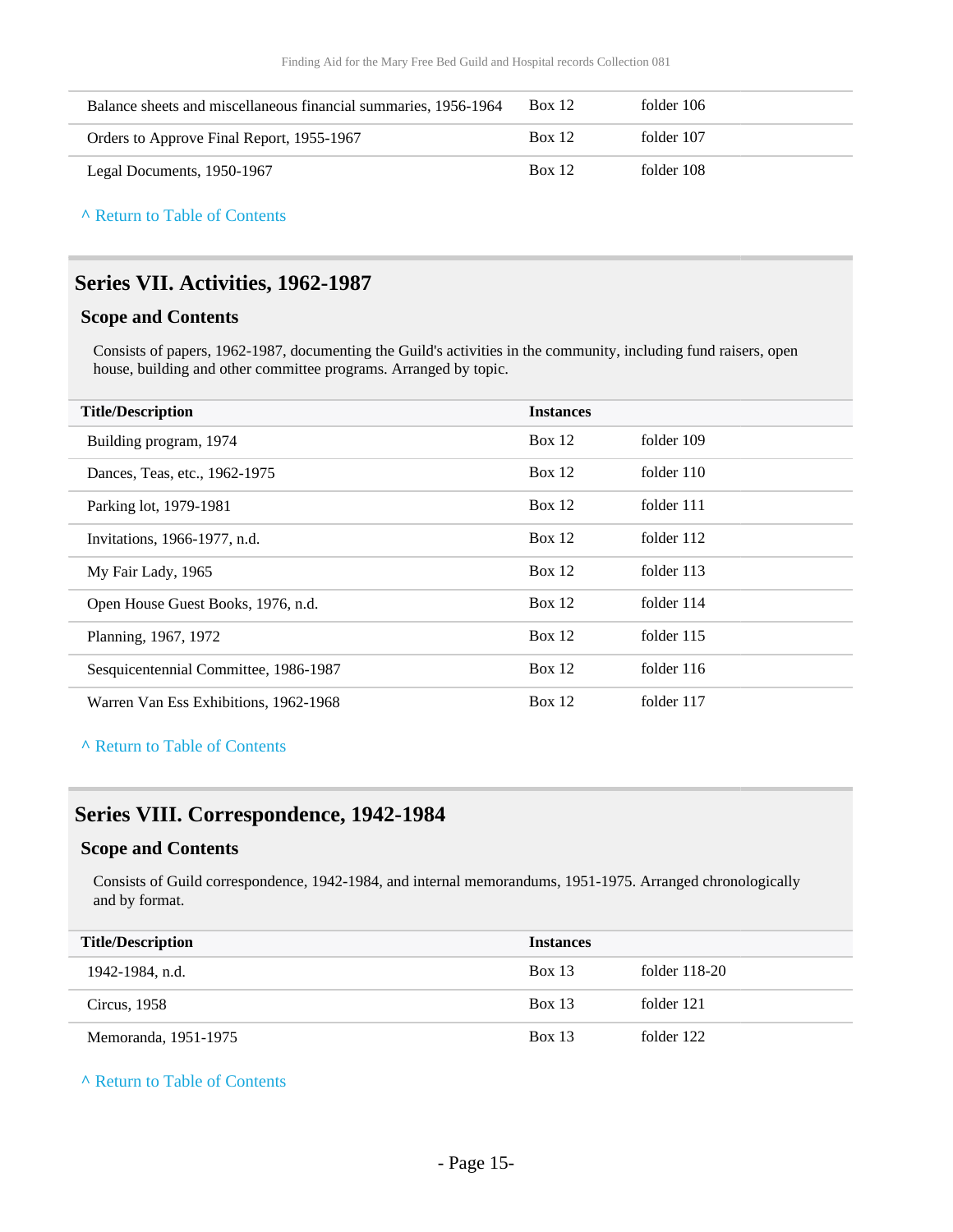## <span id="page-15-0"></span>**Series IX. Programs, 1911-1971, n.d.**

#### **Scope and Contents**

Consists of programs from graduation commencements and banquets for scattered years, 1939-1971, and from the Guild's Concert Courses, 1911-1925. The series' focus (with Series XVII, Scrapbook volumes 1-4) is recital programs, which were the Guild's early form of fund raising and which featured many of the world's foremost musical artists. Arranged by topic and chronologically.

| <b>Title/Description</b>                                                | <b>Instances</b> |            |
|-------------------------------------------------------------------------|------------------|------------|
| Commencements/Banquets, 1939, 1941, 1943-1944, 1957, 1960,<br>1970-1971 | <b>Box 13</b>    | folder 123 |
| Concerts, 1911-1925, n.d.                                               | <b>Box 13</b>    | folder 124 |

#### **^** [Return to Table of Contents](#page-1-0)

### <span id="page-15-1"></span>**Series X. Yearbooks, 1971-1979**

#### **Scope and Contents**

Consists of various information, rosters, etc. bundled together as "yearbooks." The series gives names of members, boards, teams, etc. from 1970s. Arranged chronologically.

| <b>Title/Description</b> | <b>Instances</b> |            |
|--------------------------|------------------|------------|
| 1971                     | Box $14$         | folder 125 |
| 1975                     | <b>Box 14</b>    | folder 126 |
| 1976                     | <b>Box 14</b>    | folder 127 |
| 1978                     | Box $14$         | folder 128 |
| 1971-1979                | Box $14$         | folder 129 |

#### **^** [Return to Table of Contents](#page-1-0)

### <span id="page-15-2"></span>**Series XI. Publications, 1915-1988, n.d.**

#### **Scope and Contents**

Consists of random publications, internal and external, 1915-1988, including published annual reports, 1915-1982; newsletters, 1937-1966; Mary Free Press, 1956-1982; Rehabilitation Center publications, 1968-1988; external publications, 1941-1970. Arranged by class and chronologically.

#### <span id="page-15-3"></span>**Sub-series A. Internal**

| <b>Title/Description</b>                           | <b>Instances</b> |            |
|----------------------------------------------------|------------------|------------|
| Annual reports, 1915, 1959, 1975, 1979, 1981, 1982 | <b>Box 14</b>    | folder 130 |
| Newsletters, 1937, 1939, 1941, 1943, 1965, 1966    | Box 14           | folder 131 |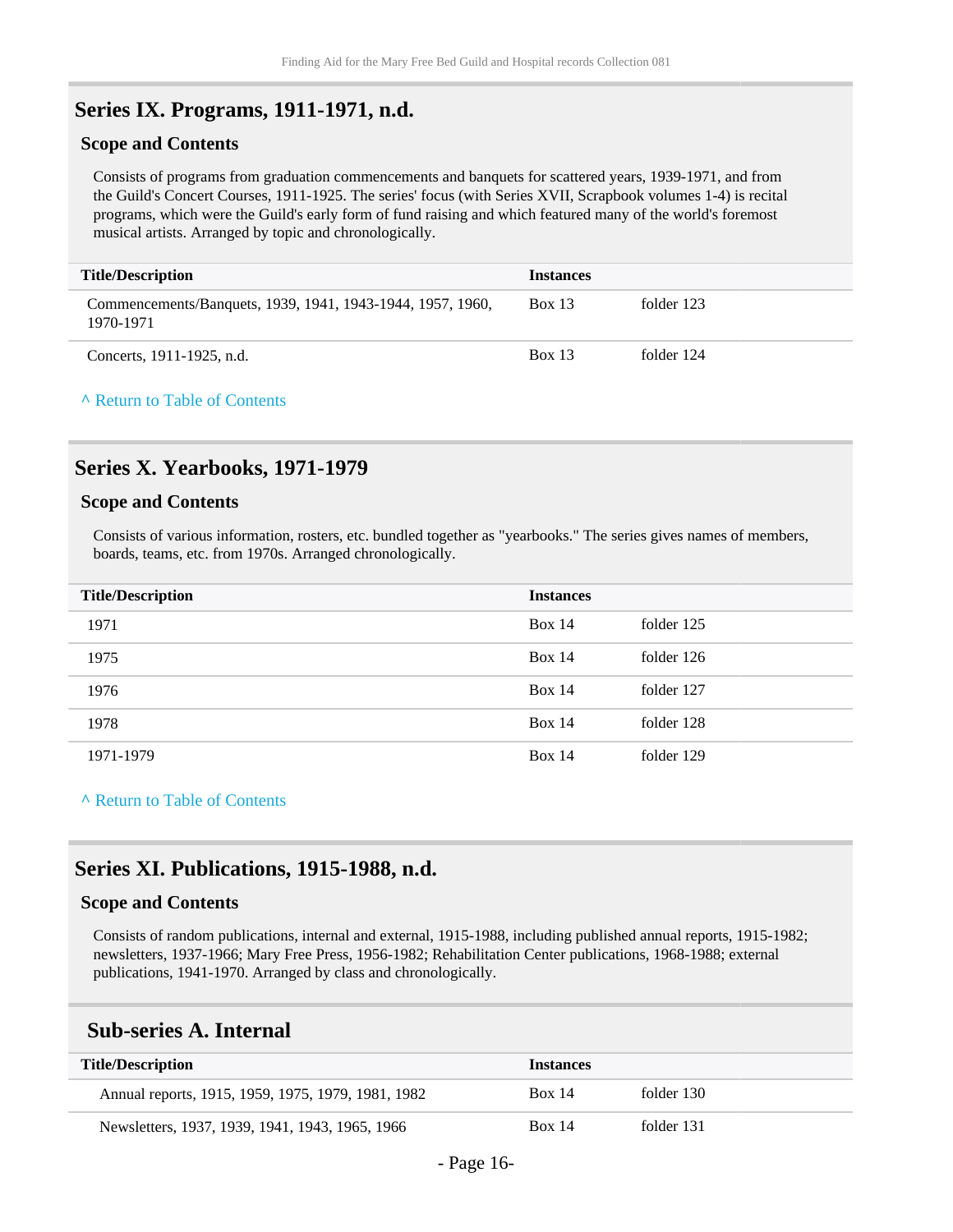| Mary Free Press, 1956-1982 (not inclusive)         | Box 14 | folder 132 |
|----------------------------------------------------|--------|------------|
| Rehabilitation Center, 1969, 1973, 1974, 1982-1988 | Box 14 | folder 133 |
| Rehabilitation Center, n.d.                        | Box 14 | folder 134 |
| Miscellaneous, 1969, 1975, n.d.                    | Box 14 | folder 135 |
|                                                    |        |            |

## <span id="page-16-0"></span>**Sub-series B. External**

| <b>Title/Description</b>                      | <b>Instances</b> |            |
|-----------------------------------------------|------------------|------------|
| 1941, 1942, 1947-1954, 1958, 1968, 1970, n.d. | <b>Box 15</b>    | folder 136 |

#### **^** [Return to Table of Contents](#page-1-0)

## <span id="page-16-1"></span>**Series XII. Theses/Speeches, 1939-1962**

#### **Scope and Contents**

Consists of theses and speeches, 1939-1962, for and by Guild officers, board members and medical personnel. Arranged chronologically.

| <b>Title/Description</b>                      | <i>Instances</i> |            |
|-----------------------------------------------|------------------|------------|
| Theses/Speeches, 1939, 1940, 1952, 1961, 1962 | <b>Box 15</b>    | folder 137 |

#### **^** [Return to Table of Contents](#page-1-0)

## <span id="page-16-2"></span>**Series XIII. Subject Files, 1969-1979, n.d.**

#### **Scope and Contents**

Consists of various groups including medical and patient care papers, equipment manuals and a notebook kept by one of the nursing staff, mostly undated (1930s-1970s ?). Alphabetical arrangement.

| <b>Title/Description</b>                    | <b>Instances</b> |                |
|---------------------------------------------|------------------|----------------|
| Clark Memorial Home, n.d.                   | <b>Box 15</b>    | folder 138     |
| Equipment manuals, n.d.                     | <b>Box 15</b>    | folder 139     |
| Miscellaneous Medical, 1969, 1977, 1979     | <b>Box 15</b>    | folder 140     |
| Sawyer notebook - education, n.d.           | <b>Box 15</b>    | folder $141-4$ |
| Sawyer notebook (cont.) Nursing notes, n.d. | <b>Box 15</b>    | folder 145     |

### **^** [Return to Table of Contents](#page-1-0)

## <span id="page-16-3"></span>**Series XIV. Miscellaneous, 1954-1979, n.d.**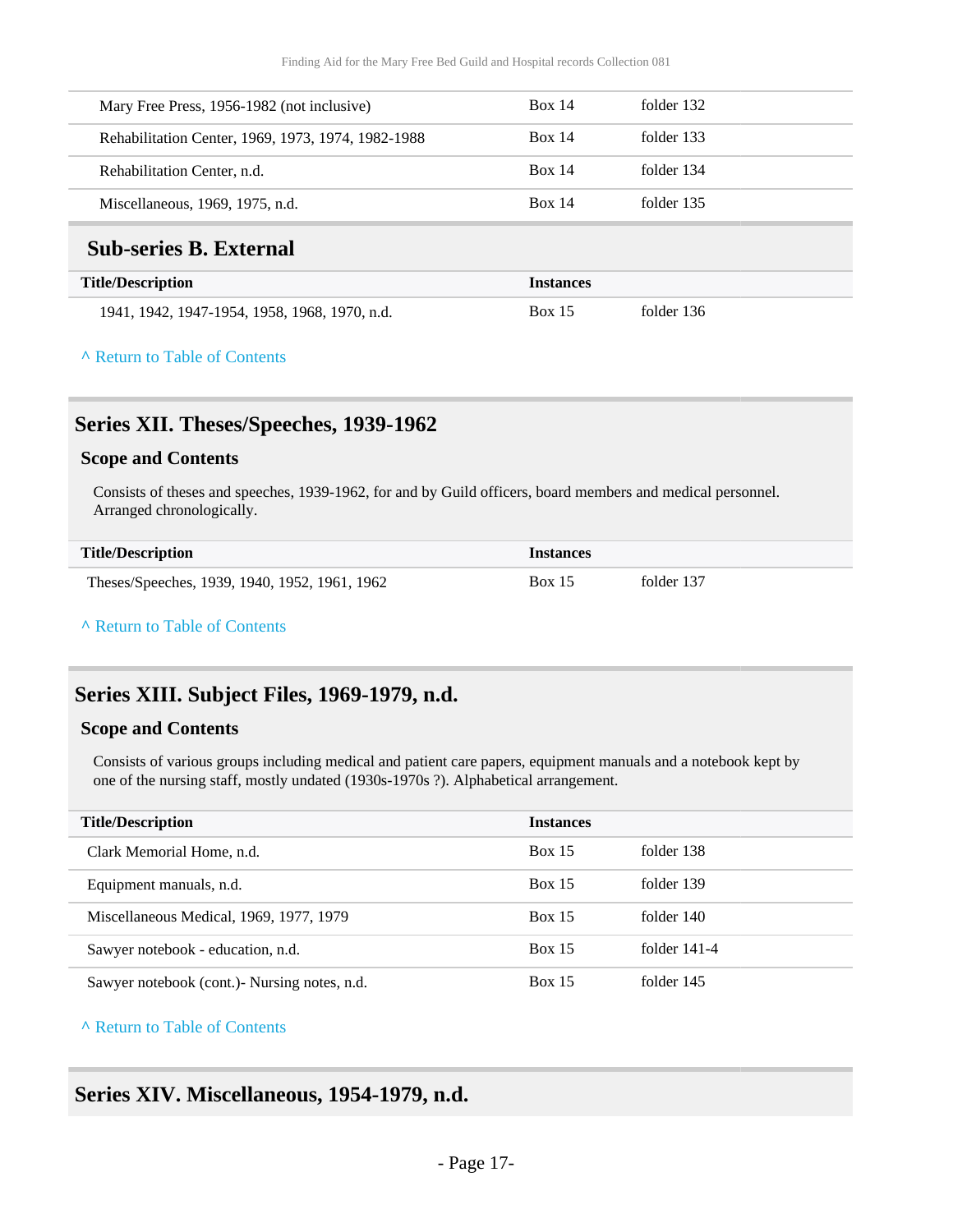### **Scope and Contents**

Consists of miscellaneous Guild papers, 1954-1969. Arranged chronologically.

| <b>Title/Description</b>                                                                                                                                                                                                   | <b>Instances</b> |            |
|----------------------------------------------------------------------------------------------------------------------------------------------------------------------------------------------------------------------------|------------------|------------|
| 1954-1955, 1958, 1959, 1969, n.d.                                                                                                                                                                                          | Box 15           | folder 146 |
| Michigan House of Reps. Resolution No. 478                                                                                                                                                                                 | <b>Box 23</b>    |            |
| Processing Information:                                                                                                                                                                                                    |                  |            |
| <b>Processing Information</b>                                                                                                                                                                                              |                  |            |
| [Box and items not found 8/28/2000. Not in generic Mich.]<br>Resolutions Box on 3rd floor. Check various boxes when<br>time for an inventory, after the move.] Previously listed for<br>Box 24, found in Box 23, 12/4/2008 |                  |            |
| Plaque. 1976. Health Planning Award. Presented to Mary Free<br>Bed Hospital & Rehabilitation Center. West Michigan Health<br>Systems Agency.                                                                               | Box 23           |            |
| A Return to Table of Contents                                                                                                                                                                                              |                  |            |

## <span id="page-17-0"></span>**Series XV. Clippings, 1939-1964**

#### **Scope and Contents**

Consists of photocopies of newspaper clippings, primarily 1954-1978, about the Mary Free Bed Guild and Hospital and various subjects of particular interest to its officers and employees, e.g., health care, therapy, research, etc. Arranged by subject and chronologically.

| <b>Title/Description</b>                    | <b>Instances</b> |            |
|---------------------------------------------|------------------|------------|
| Blind, 1964-1966, n.d.                      | <b>Box 16</b>    | folder 147 |
| Blue Cross, 1964-1967, 1971, n.d.           | Box $16$         | folder 148 |
| Funds, 1964, 1966, n.d.                     | Box $16$         | folder 149 |
| Gerontology, n.d.                           | Box $16$         | folder 150 |
| Guild's 75th Anniversary, 1966              | <b>Box 16</b>    | folder 151 |
| Health Care - welfare, 1964-1966            | Box $16$         | folder 152 |
| Hearing, 1964-1969, n.d.                    | <b>Box 16</b>    | folder 153 |
| Heart, 1956, 1964, 1965                     | <b>Box 16</b>    | folder 154 |
| Hospitals, 1960-1970, n.d.                  | Box $16$         | folder 155 |
| Legislative, 1960, 1964-1966, n.d.          | <b>Box 16</b>    | folder 156 |
| Mary Free Bed Hospital - misc., 1950s-1970s | Box $16$         | folder 157 |
| Nursing Homes, 1966, 1971-1978, n.d.        | <b>Box 16</b>    | folder 158 |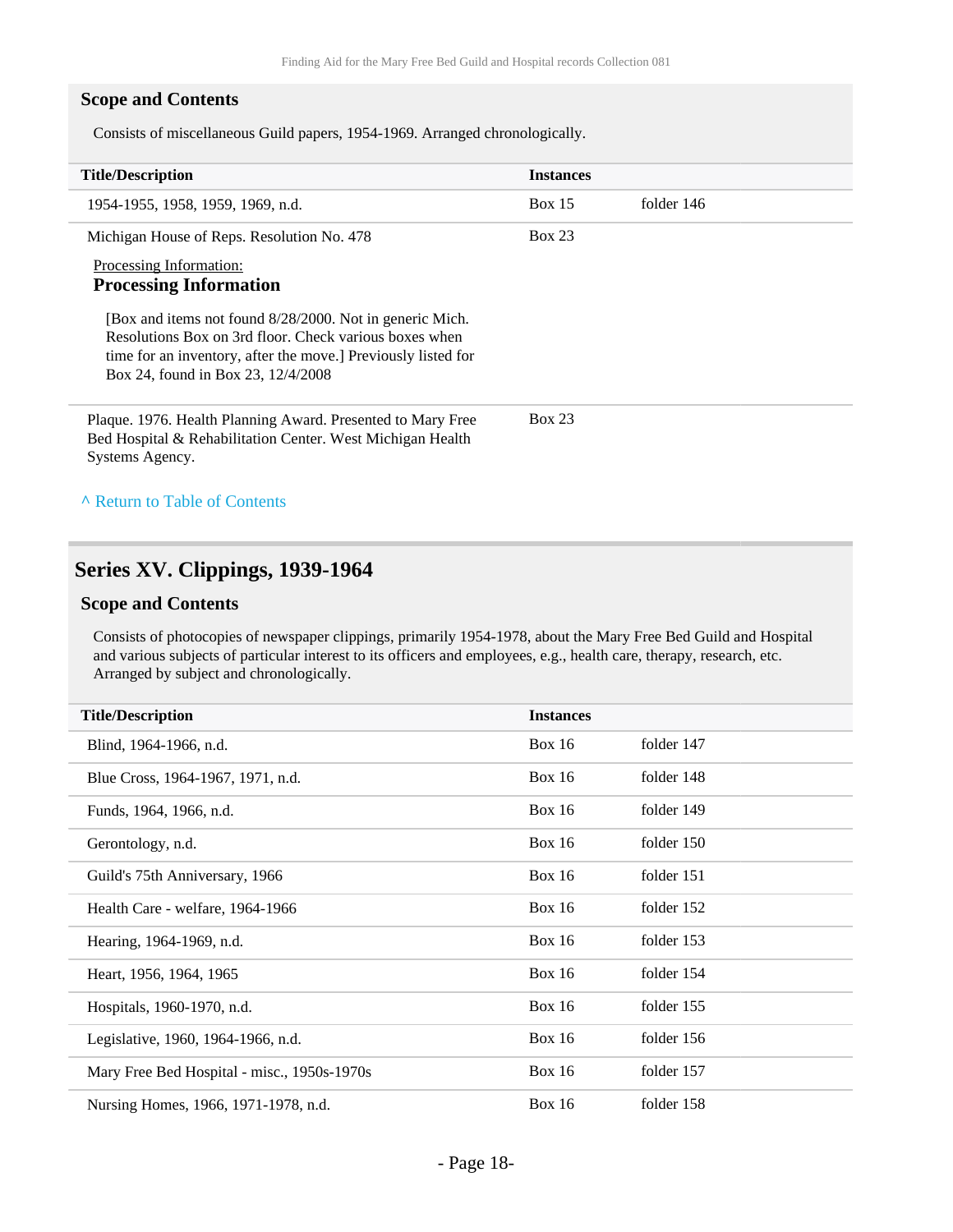| Nursing Homes - Clark Memorial, 1971-1977, n.d. | <b>Box 16</b> | folder 159 |
|-------------------------------------------------|---------------|------------|
| Polio, 1939, 1949, 1955-1959, 1961, 1966        | <b>Box 16</b> | folder 160 |
| Rehabilitation, 1961, 1964-1969, n.d.           | <b>Box 16</b> | folder 161 |
| Research, 1964, 1965, n.d.                      | <b>Box 16</b> | folder 162 |
| Therapy, 1952, 1954, 1955, 1958, 1964-1969      | <b>Box 16</b> | folder 163 |
| Miscellaneous, 1950s-1970s                      | <b>Box 16</b> | folder 164 |
| Scrapbook A, 1951, 1954-1959, 1965, 1966        | Box 16        | folder 165 |
| Scrapbook B, 1966                               | <b>Box 16</b> | folder 166 |
|                                                 |               |            |

**^** [Return to Table of Contents](#page-1-0)

## <span id="page-18-0"></span>**Series XVI. Photographs, 1935-1975, n.d.**

### **Scope and Contents**

Consists of photographs regarding activities and interests directly involving the Guild or Hospital, including photos of the building, staff/patient parties, patients, treatment and therapy, layout and proofs for a MFBG publication and various miscellaneous photos. There are also 28 sets of negative strips, corresponding to photos in the series, and a filmstrip of "Miss Bailey's Cherry Farm." Arranged by subject.

| <b>Title/Description</b>                                       | <b>Instances</b> |              |
|----------------------------------------------------------------|------------------|--------------|
| Album-Physical Therapy? / Orthropedics / Prosthetics           | <b>Box 17</b>    | folder 166.5 |
| Mary Free Bed Hospital building                                | Box $17$         | folder 167   |
| Physical Therapy (47)                                          | <b>Box 17</b>    | folder 168   |
| Physical Therapy. (12)                                         | <b>Box 17</b>    | folder 169   |
| Physical Therapy. (21)                                         | <b>Box 17</b>    | folder 170   |
| Occupational Therapy (71)                                      | Box $17$         | folder 171   |
| Mary Free Bed School (19)                                      | <b>Box 17</b>    | folder 172   |
| Staff $(43)$                                                   | <b>Box 18</b>    | folder 173   |
| Staff – "publicity" $(12)$                                     | <b>Box 18</b>    | folder 174   |
| Christmas, 1935-1950, n.d. (34)                                | <b>Box 18</b>    | folder 175   |
| Detroit Tigers visit, 1950 (9)                                 | <b>Box 18</b>    | folder 176   |
| Staff parties (52 snapshots in color or $b/w$ )                | Box 18           | folder 177   |
| Halloween parties, 1975, n.d. (24 color snapshots)             | <b>Box 18</b>    | folder 178   |
| Brochure publication - layout sheets; Photocopies of sketches. | <b>Box 18</b>    | folder 179   |
| Brochure publication – proof sheets (23 photo proof sheets)    | <b>Box 18</b>    | folder 180   |
| Brochure publication - prints (31)                             | <b>Box 18</b>    | folder 181   |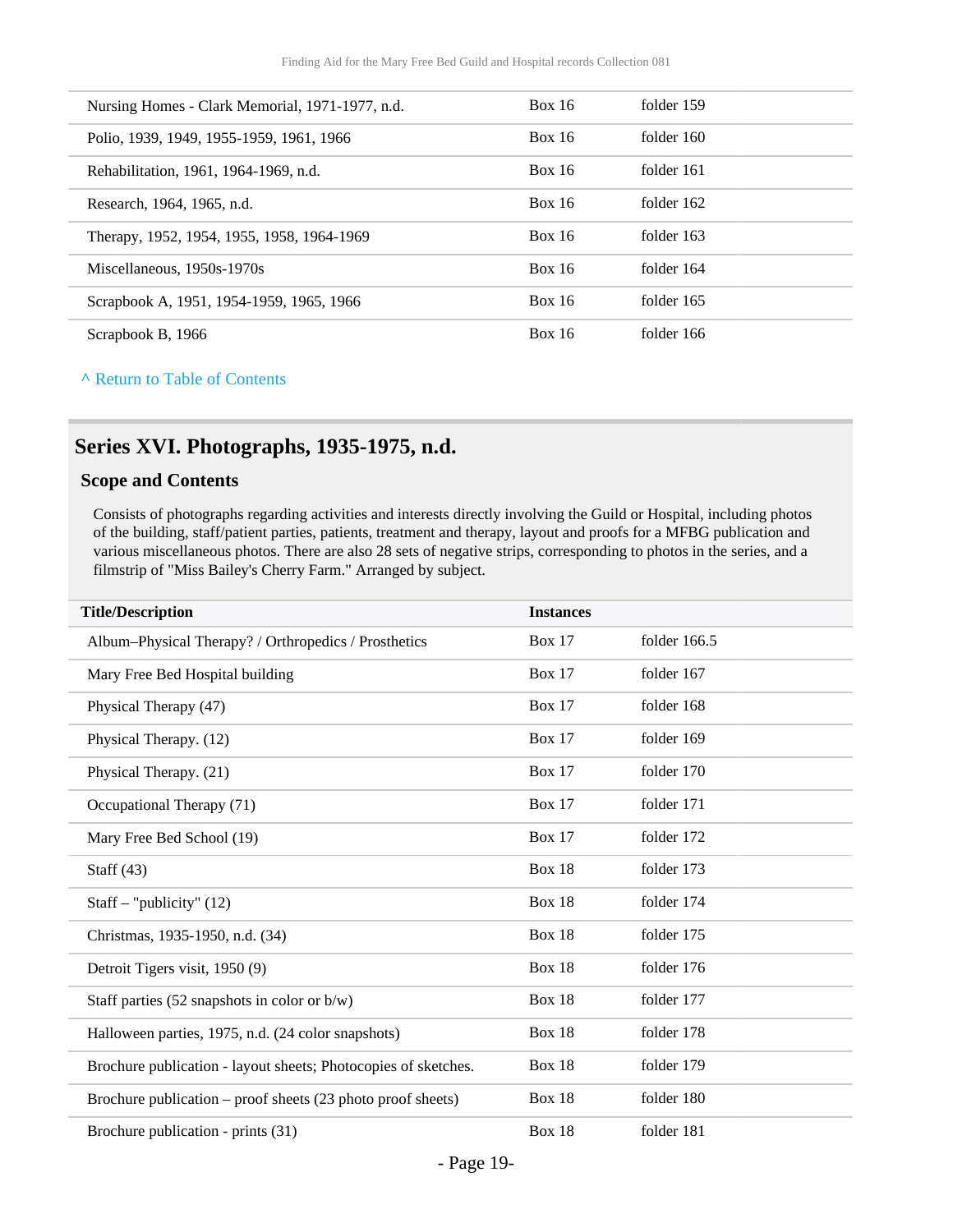| Mary Free Bed Hospital - miscellaneous (34)         | <b>Box 18</b> | folder 182 |
|-----------------------------------------------------|---------------|------------|
| Mary Free Bed Hospital miscellaneous (55 snapshots) | <b>Box 18</b> | folder 183 |
| Staff in Pool, Hospital interior (18 slides)        | <b>Box 18</b> | folder 184 |

## <span id="page-19-0"></span>**Brochure publication - negatives strips, 24 sets**

| <b>Title/Description</b>                             | <b>Instances</b> |
|------------------------------------------------------|------------------|
| Flea market, 1976 - negative strips                  | <b>Box 19</b>    |
| Bike ride, 1976 - negative strips                    | <b>Box 19</b>    |
| Halloween, 1975 - negative strips                    | <b>Box 19</b>    |
| Miscellaneous - negative strips                      | Box 19           |
| Miss Bailey's Cherry Farm, 1940-1945? - film and DVD | Box 19           |
| Oversize prints (Dr. MacDonald?)                     | <b>Box 19</b>    |
|                                                      |                  |

**^** [Return to Table of Contents](#page-1-0)

## <span id="page-19-1"></span>**Series XVII. Scrapbooks, 1912-1922, n.d.**

#### **Scope and Contents**

Consists of 15 scrapbooks. Volumes 1-4 describe, with clippings, programs, reviews and photographs, the Guild's 1st - 10th Concert Courses, a series of recitals. (See also Series IX.) Volumes 5-15 are primarily random collections in scrapbook form containing a variety of topics in newspaper clippings, photographs and other papers. (Not indexed) Arbitrary arrangement.

| <b>Title/Description</b>                                                                                                  | <b>Instances</b> |          |
|---------------------------------------------------------------------------------------------------------------------------|------------------|----------|
| 1st and 2nd Concert Courses, 1912-1914                                                                                    | Box 20           | volume 1 |
| 3rd and 4th Concert Courses, 1914-1916                                                                                    | Box 20           | volume 2 |
| 5th, 6th and 7th Concert Courses, 1916-1919                                                                               | Box 21           | volume 3 |
| [Photo of Guild housed in Misc. Oversized Photos Box 1]<br>$6/6/2007$ ]                                                   | Box 18-B-6       |          |
| Neg. 4040. Panoramic group photo of Guild members standing<br>near an unidentified build. In Misc. oversized photo box 1. | Box 18-B-6       |          |
| 8th, 9th and 10th Concert Courses, 1919-1922                                                                              | Box 21           | volume 4 |
| Photographs                                                                                                               | <b>Box 22</b>    | volume 5 |
| Newspaper clippings and photographs                                                                                       | <b>Box 22</b>    | volume 6 |
| Newspaper clippings                                                                                                       | <b>Box 22</b>    | volume 7 |
| Orthopedic Cases - convalescent (photographs)                                                                             | <b>Box 22</b>    | volume 8 |
| Newspaper clippings                                                                                                       | <b>Box 23</b>    | volume 9 |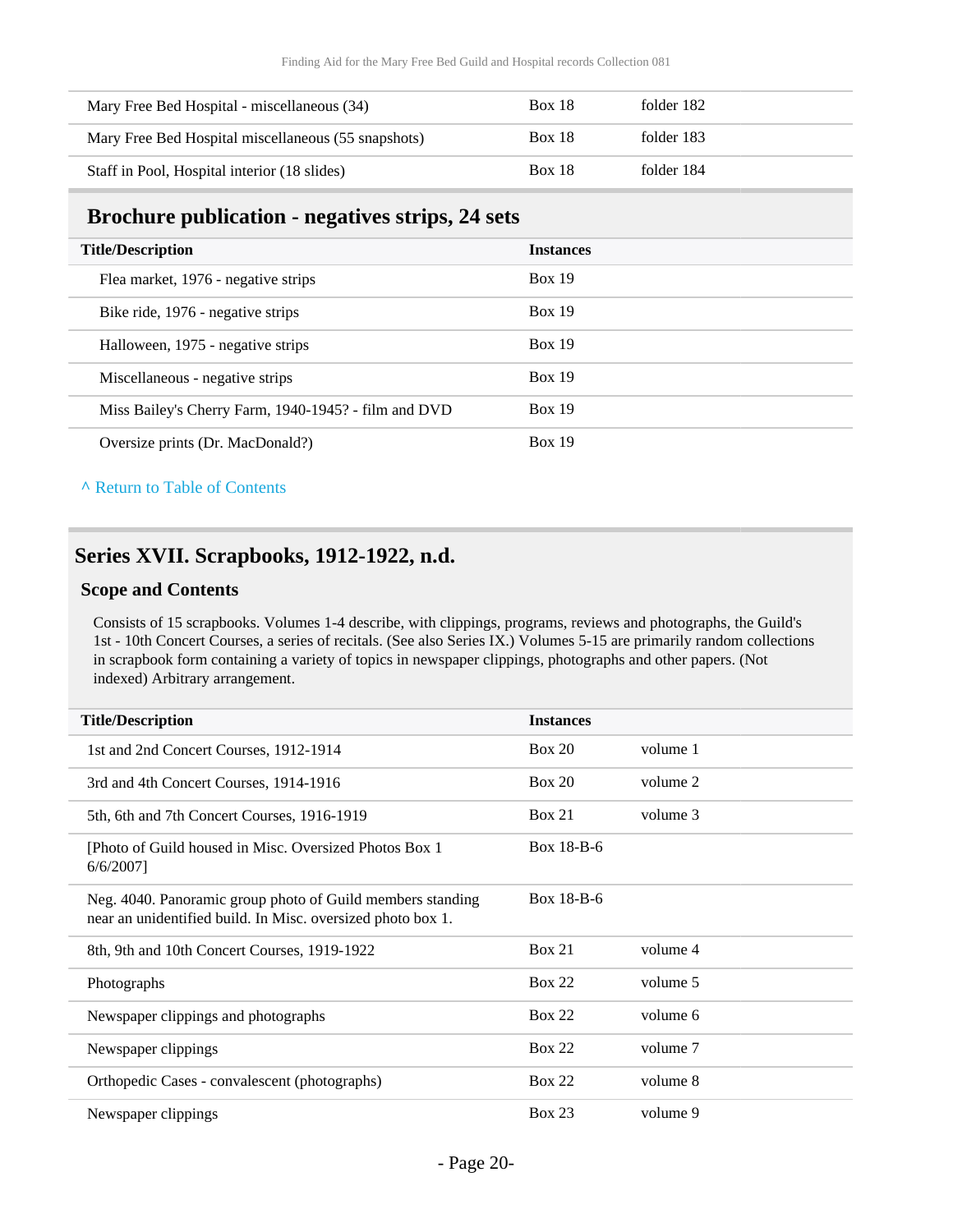| Newspaper clippings, photographs, misc.                                                                                                         | <b>Box 23</b> | volume 10 |
|-------------------------------------------------------------------------------------------------------------------------------------------------|---------------|-----------|
| Photographs                                                                                                                                     | <b>Box 24</b> | volume 11 |
| Miscellaneous                                                                                                                                   | <b>Box 24</b> | volume 12 |
| Photographs (some in series)                                                                                                                    | <b>Box 24</b> | volume 13 |
| Photographs                                                                                                                                     | <b>Box 24</b> | volume 14 |
| Paper. Check-Out for a Quadrilaterial Suction Socket.                                                                                           | Box 23        |           |
| Processing Information:<br><b>Processing Information</b>                                                                                        |               |           |
| Found in Box 24, $3/30/1999$ , moved to Box 23, but letter<br>sized.                                                                            |               |           |
| Newsletter. Mary Free Press. Employee Bulletin. May 1968.<br>Processing Information:<br><b>Processing Information</b>                           | <b>Box 23</b> |           |
| Found item 4/1999, moved to Box 23, but letter sized.                                                                                           |               |           |
| Miscellaneous. Includes Rosemund Rouse, ground breaking,<br>aerial, dedication, Bernadine Keller, Mother Bailey, Dr. Aitken,<br>Dr. Fahlund (?) | <b>Box 23</b> | volume 15 |

#### **^** [Return to Table of Contents](#page-1-0)

## <span id="page-20-0"></span>**Series XVIII. Graphics, 1951, 1977**

#### **Scope and Contents**

Consists of a newspaper insert for the 1951 March of Dimes fund drive and an oversized souvenir check from Grand Rapids' Kiwanis East dated August 4, 1977 for an unspecified purpose. No arrangement.

| <b>Title/Description</b>             | <b>Instances</b> |
|--------------------------------------|------------------|
| 1951 March of Dimes newspaper insert | Box FF.IX.D      |
| Oversized check from Kiwanis East    | Box FF.IX.D      |

### **^** [Return to Table of Contents](#page-1-0)

## <span id="page-20-1"></span>**Series XIX. Sound Recordings, 1991**

#### **Scope and Contents**

One commemorative audiotape, from Hospital's 100th anniversary celebration, Apr. 13, 1991, perhaps used for fund-raising. [Added 6/2000] No arrangement.

**Title/Description Instances**